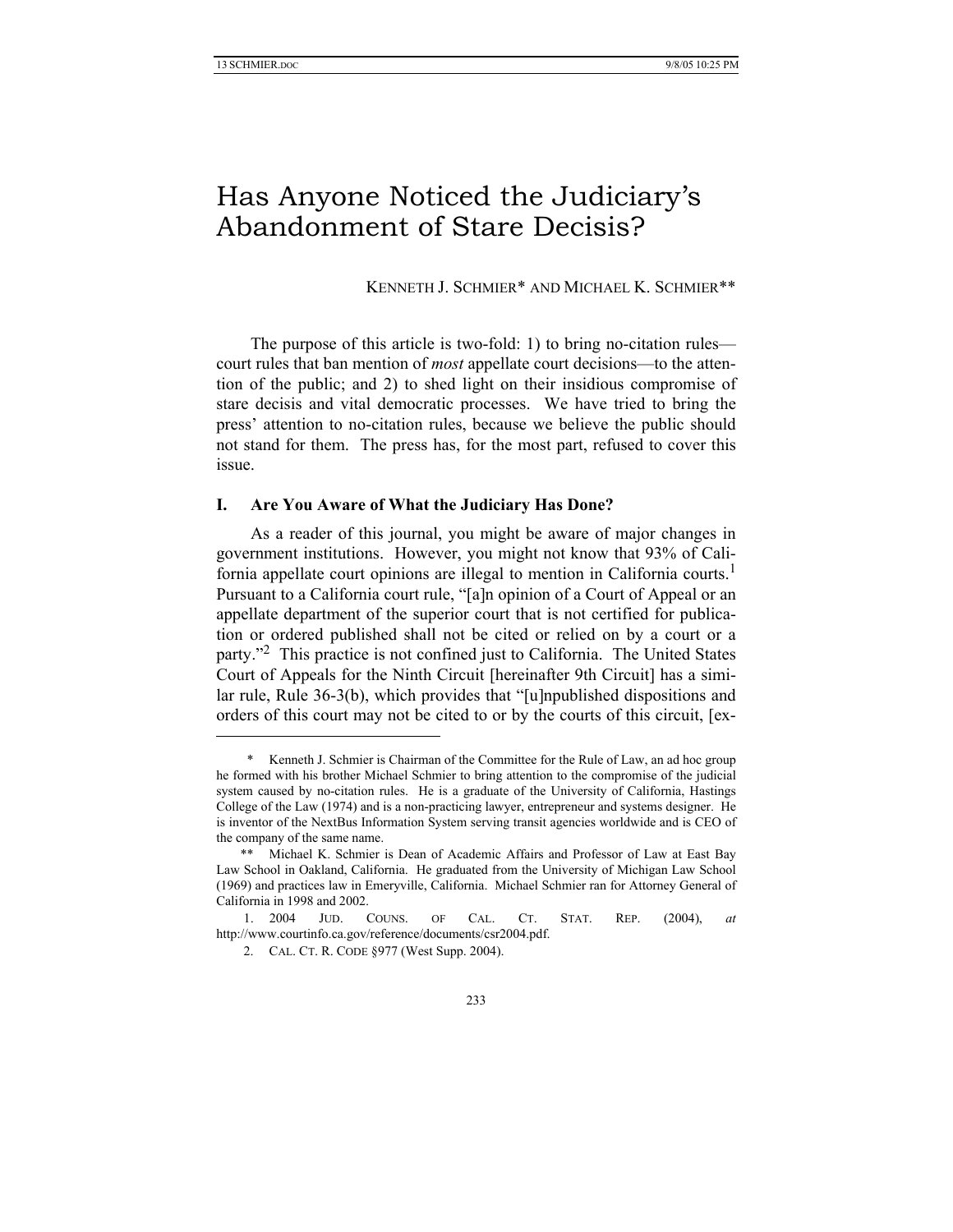cept under certain circumstances].<sup>3</sup> Currently, virtually all decisions are "published" in that they are available via the Internet. "Unpublished" refers to decisions the judges themselves designate not to be published in official reports. There is little significance to the "unpublished" designation other than the fact that no-citation rules make these decisions unmentionable. In the 9th Circuit, 87.2% of decisions are unpublished, and therefore illegal to mention.<sup>4</sup> You may have thought that lawyers are free to select pertinent authorities from all past appellate court decisions, but this is no longer true. In fact, the vast majority of appellate decisions are no longer precedents, or even academic opinions of the content of our law, but rather mere legal nullities.

You are not alone if you were not aware of this. No-citation rules are largely unknown by politicians,<sup>5</sup> journalists,<sup>6</sup> attorneys general,<sup>7</sup> and even most lawyers, not to mention the general public. It might baffle you that such a fundamental change in judicial process has gone largely unnoticed, but it is hardly surprising. The judiciaries have made no effort to publicize this change, and popular news outlets, with few exceptions, have refused to cover the subject. $8$  Below, we will explain and illustrate how the stare decisis doctrine is affected by no-citation rules, lay out a brief history of nocitation rules, provide some of their claimed justifications, and argue that no-citation rules undermine vital democratic processes to an extent that compels their abolition.

### **II. How No-Citation Rules Affect Stare Decisis**

Stare decisis (Latin for "let the decision stand") is legal shorthand for considerations judges must give when both following and making legal precedent. Stare decisis controls not just how cases are to be decided in light of existing cases, but also controls the caprice of judges by requiring them to suppose that all similar future cases will be decided according to their instant decision. This accountability is not only sobering, but also en-

 <sup>3. 28</sup> U.S.C §36-3(b) (2004).

 <sup>4. 2004</sup> ADMIN. OFF. OF THE U.S. CTS. ANN. REP. OF THE DIRECTOR, TABLE S-3 (2004), *at* http://www.uscourts.gov/judbus2004/tables/s3.pdf.

 <sup>5.</sup> The authors have personally approached many politicians, none of whom were aware of no-citation rules.

<sup>6</sup>*. See* Scott Winokur, *The Law's Dirty Little Secret,* S.F. EXAM'R, Dec. 29, 1998, at A17, http://www.nonpublication.com/winokur.html.

 <sup>7.</sup> Author Michael Schmier personally queried six former United States Attorneys General. None were aware of no-citation rules, and only Ed Meese was aware of unpublished appellate opinions.

 <sup>8.</sup> The authors have made innumerable contacts to alert the media to all developments regarding this issue.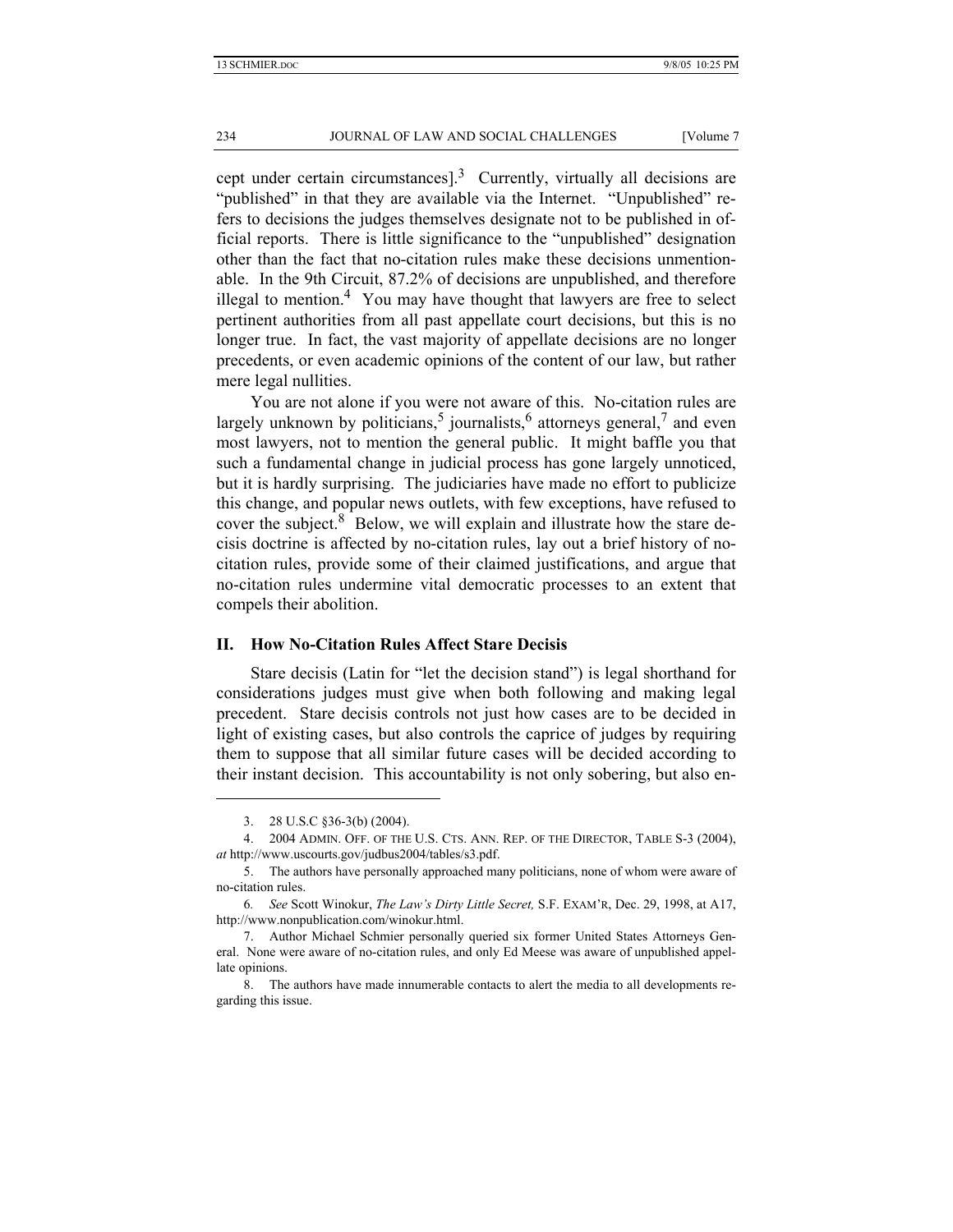Fall 2005] **HAS ANYONE NOTICED?** 235

courages the examination of decisions from all perspectives, ensuring a result consistent with legal principles. Stare decisis is a bureaucracy buster, since it does not allow issues to be swept under carpets; rather, it requires judicial decision one way or another, these decisions in turn becoming a starting point for further examination of a particular issue and action by the body politic.

The constraints of stare decisis are fundamental to the judicial process. The late Judge Arnold of the United States Court of Appeals for the Eighth Circuit (hereinafter 8th Circuit) recognized this when he wrote that "principles of . . . decision[s] are held, as precedents and authority, to bind future cases of the same nature. This is the constant practice under our whole system of jurisprudence."<sup>9</sup> The constraints of stare decisis are thought to be fundamental to the judicial process. Stare decisis, which "serves to take the capricious element out of law and to give stability to a society,"<sup>10</sup> is rendered completely ineffective and "cannot operate as a 'workable doctrine' as long as courts . . . are able to reach directly contrary results on diametrically opposed legal theories, by the simple expedient of publishing one set of results but not the other."11

Stare decisis is fundamental to our judicial system, and our judicial system is part of the foundation of our democracy, thus its compromise by no-citation rules destabilizes the system. Judge Arnold<sup>12</sup> wrote, "[t]his practice [of refusing to recognize cases as precedent because those cases lack significance except to those involved] disturbs me so much that it is hard to know where to begin in discussing it." $13$ 

# **III. One Example of Abandonment of Stare Decisis**

Judge Kozinski,<sup>14</sup> who has appeared to be the leading apologist for no-citation rules and one of the few to defend no-citation rules in writing,  $15$ 

 <sup>9.</sup> Anastasoff v. United States, 223 F.3d 898, 903-04 (8th Cir. 2000) (quoting JOSEPH STORY, COMMENTARIES ON THE CONSTITUTION OF THE UNITED STATES §§377-78 (1833)), *vacated as moot*.

 <sup>10.</sup> William Douglas, *Stare Decisis*, 49 COLUM. L. REV. 735, 736 (1949).

 <sup>11.</sup> Gideon Kanner, *The Unpublished Appellate Opinion: Friend Or Foe?,* 48 CAL. ST. B.J. 386, 445 (1973) (quoting Seligson & Warnloff, *The Use of Unreported Cases in California*, 24 HASTINGS L. J. 37, 53 (1972)).

 <sup>12.</sup> Judge Arnold came close to being appointed to the United States Supreme Court. He was rejected only because of a cancer diagnosis.

 <sup>13.</sup> Richard S. Arnold, *Unpublished Opinions: A Comment*, 1 J. APP. PRAC. & PROCESS 219, 222 (1999).

 <sup>14.</sup> Judge Kozinski is a widely respected and outspoken judge of the 9th Cir.

<sup>15</sup>*. See generally* Alex Kozinski & Stephen Reinhardt, *Please Don't Cite This! Why We Don't Allow Citation to Unpublished Opinions*, CALIFORNIA LAWYER, June 2000, at 43,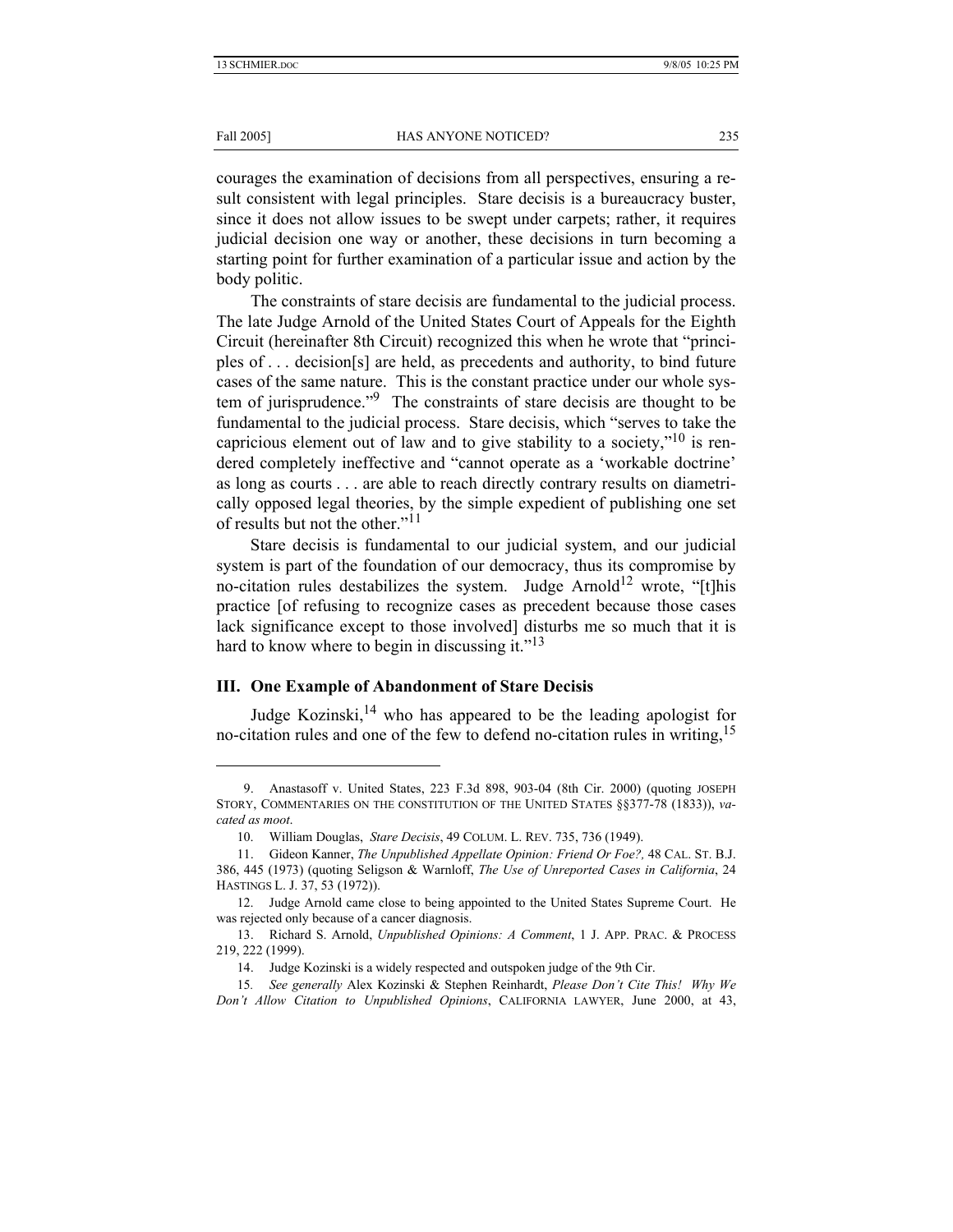held counsel for the City of Covina's cite of a prior unpublished 9th Circuit opinion to be a violation of Rule  $36-3(b)$  that warranted punishment.<sup>16</sup> Counsel for the City of Covina had attempted to cite *Kish v. Santa Monica*, 17 a case which would have directly relieved the City of Covina of liability for a dog bite where police did not announce the release of a dog during the chase of a hidden suspect.

Counsel advised the court that *Kish* was unpublished. *Kish* was the only prior decision of the 9th Circuit squarely on point. Judge Kozinski explained in the citable *portion*18 of *Sorchini* that:

[b]ecause Kish is not precedent, neither Kish's holding, nor Kish's observations about the state of the law, have any bearing on this inquiry. The only way Kish could help counsel's argument is prohibited by ... Rule 36-3—by persuading us to rule in the City's favor because an earlier panel of our court had ruled the same way.<sup>519</sup>

Curiously, despite appellate resolutions of the "unannounced police dog biting arrestee" issue in both *Kish* and the unpublished portion of *Sorchini*, the existence of Rule 36-3 has allowed the legal issue to remain unresolved. While the appellate court cries loudly about the volume of litigation, it has left future litigation, which should be made unnecessary by these decisions, all but inevitable.

# **IV. Does** *Sorchini* **Mark the End of Common Law as We Know It?**

Lawyers are supposed to cite cases showing the court what it has done with similar facts in the past. This supposition cleverly places the burden of knowledge required for obtaining equal treatment upon litigants, and thus protects the integrity of our courts. In turn, courts are supposed to respect past decisions. How is it then that *Kish,* a prior holding of the court on exactly the same facts, cannot be mentioned to the *Sorchini* court? Judge Kozinski tells us *Kish* cannot be mentioned because Rule 36-3 makes it not precedent. But Rule 36-3 does not deny precedential value to Kish; it only prohibits citation of unpublished cases*.* It is circular for Judge Kozinski to say *Kish* is not precedent *solely* because it is not citable and that it is

*http://www.nonpublication.com/don't%20cite%20this.htm*; William Glaberson, *Ideas & Trends: Unprecedented; Legal Shortcuts Run Into Dead Ends,* N. Y. TIMES, October 8, 2000, (Week in Review), at 44, http://www.nonpublication.com/glaberson.htm.

 <sup>16.</sup> Sorchini v. City of Covina, 250 F.3d 706, 708-09 (9th Cir. 2001).

 <sup>17.</sup> Kish v. City of Santa Monica, 216 F.3d 1083 (9th Cir. 2000) (unpublished disposition).

 <sup>18.</sup> Courts routinely publish only portions of decisions, leaving the balance of the decision unpublished. Presumably only the law contained in the portion of the decision published can be cited in other controversies. Here, only matters related to Rule 36-3 are citable, and law used to resolve the case itself is not.

<sup>19</sup>*. Sorchini*, 250 F.3d at 708-09.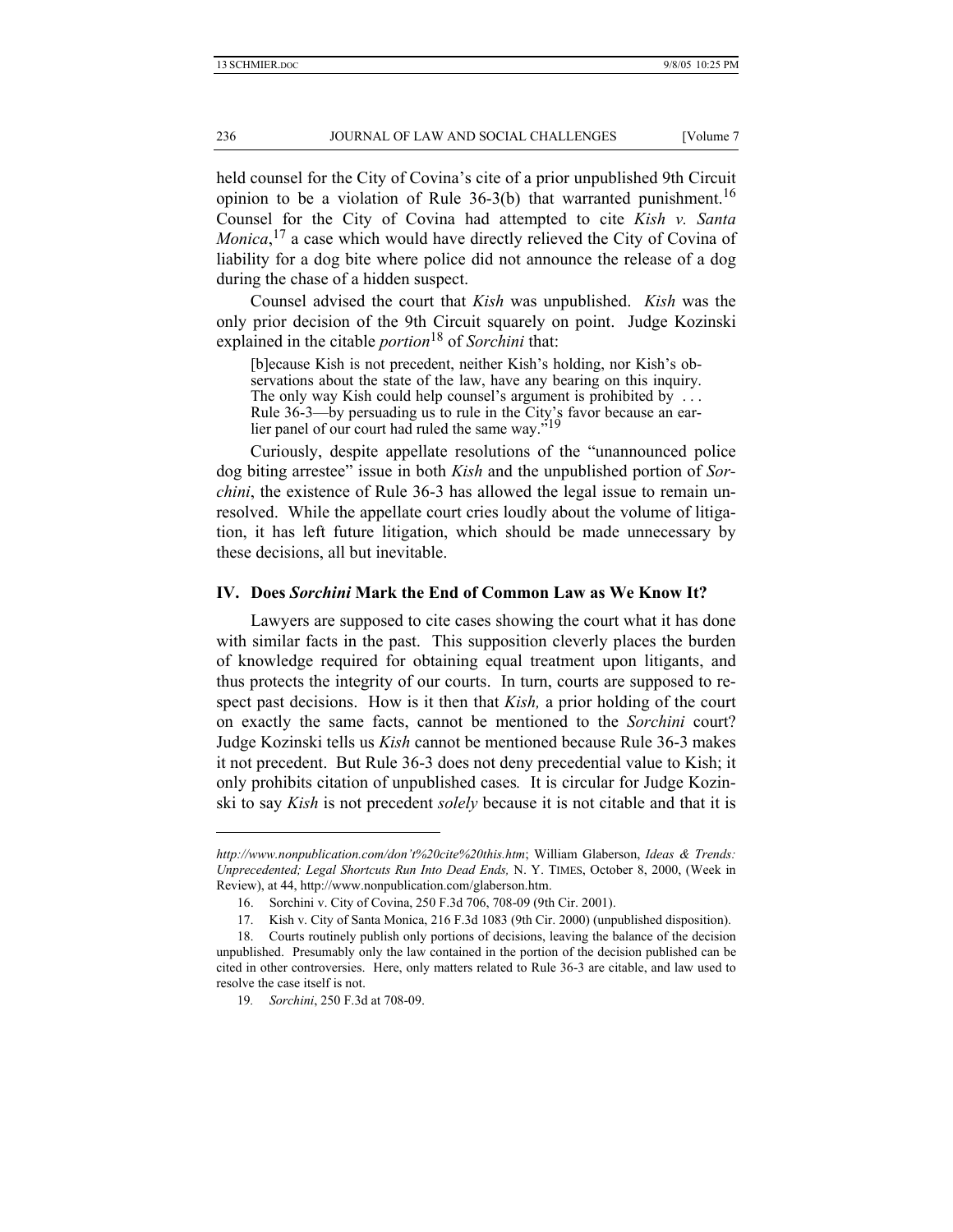#### Fall 2005] **HAS ANYONE NOTICED?** 237

not citable *solely* because it is not precedent. Missing from Judge Kozinski's rationale is some reason *Kish* is not precedent, and no reason is stated.

Precedents, by definition, are the prior holdings of the courts regarding similar fact patterns. To say that *Kish* is not precedent for *Sorchini* is to say *Sorchini* is unprecedented. The court, however, already decided in *Kish* the issue presented in *Sorchini*, so by logic *Sorchini* is precedented. Only by redefining the meaning of precedent can Judge Kozinski make *Sorchini* unprecedented and *Kish* not precedent.

Something is obviously amiss here. Denying opinions of appellate courts prospective application without compelling reasons should raise some suspicion. Selective prospectivity, or limiting the prospective application of an opinion, has been held unconstitutional.<sup>20</sup> Can the contrivance of making the same opinions merely uncitable avoid the ban of selective prospectivity? $21$ 

Litigants are entitled to the respect of having their matters ultimately decided by law—that is, according to rules that are to be the same for everyone.<sup>22</sup> Before no-citation rules, this requirement was met. Our common law legal system could (theoretically) be described as intrinsically just, because each decision became law for all. But this façade of intrinsic justness cannot be maintained when 93% of decisions are not law for everyone. We consider this a major change—indeed an abandonment—of the common law system.

# **V. Foreseeable Future Damage Caused by Abandonment of the Common Law System**

Even if courts can make decisions that are not considered precedents,

 <sup>20.</sup> Selective prospectivity has been held unconstitutional in both civil and criminal matters. *See* James B. Beam Distilling Co. v. Georgia, 501 U.S. 529 (1991) and Griffith v. Kentucky, 479 U.S. 314 (1987).

 <sup>21.</sup> The California Court of Appeal appears to have answered yes. *See* Schmier v. Sup. Ct. of Cal., 78 Cal. App. 4th 703, 93 Cal. Rptr. 2d 580 (2000); Schmier v. Sup. Ct. of Cal., 96 Cal. App. 4th 873, 117 Cal. Rptr. 2d 497 (2002). *See also* Schmier v. Sup. Ct. of Cal., No. A101206 (San Francisco Super. Ct. Dec. 16, 2003), *available at http://www.nonpublication.com/schmiervsupremeappeal.pdf*.

 <sup>22.</sup> The willingness of a court to follow its own law into the future has been a fundamental element of justice since time immemorial, as shown in this summary of a tale of Talmudic origin: Eliezar, who was Abraham's servant, went down into Sodom. There he encountered a thief attacking a stranger. When he interceded on behalf of the stranger, the thief threw a rock into the forehead of Eliezar and Eliezar began to bleed profusely. The thief then presented Eliezar with a bill for the medical service of blood letting. When Eliezar refused to pay, the thief took him to Sodom's court. The judge ruled in favor of the thief. Shocked at the result, Eliezar picked up a rock and threw it into the forehead of the judge, drawing blood. Said Eliezar, "Take what you owe me and pay the thief your judgment."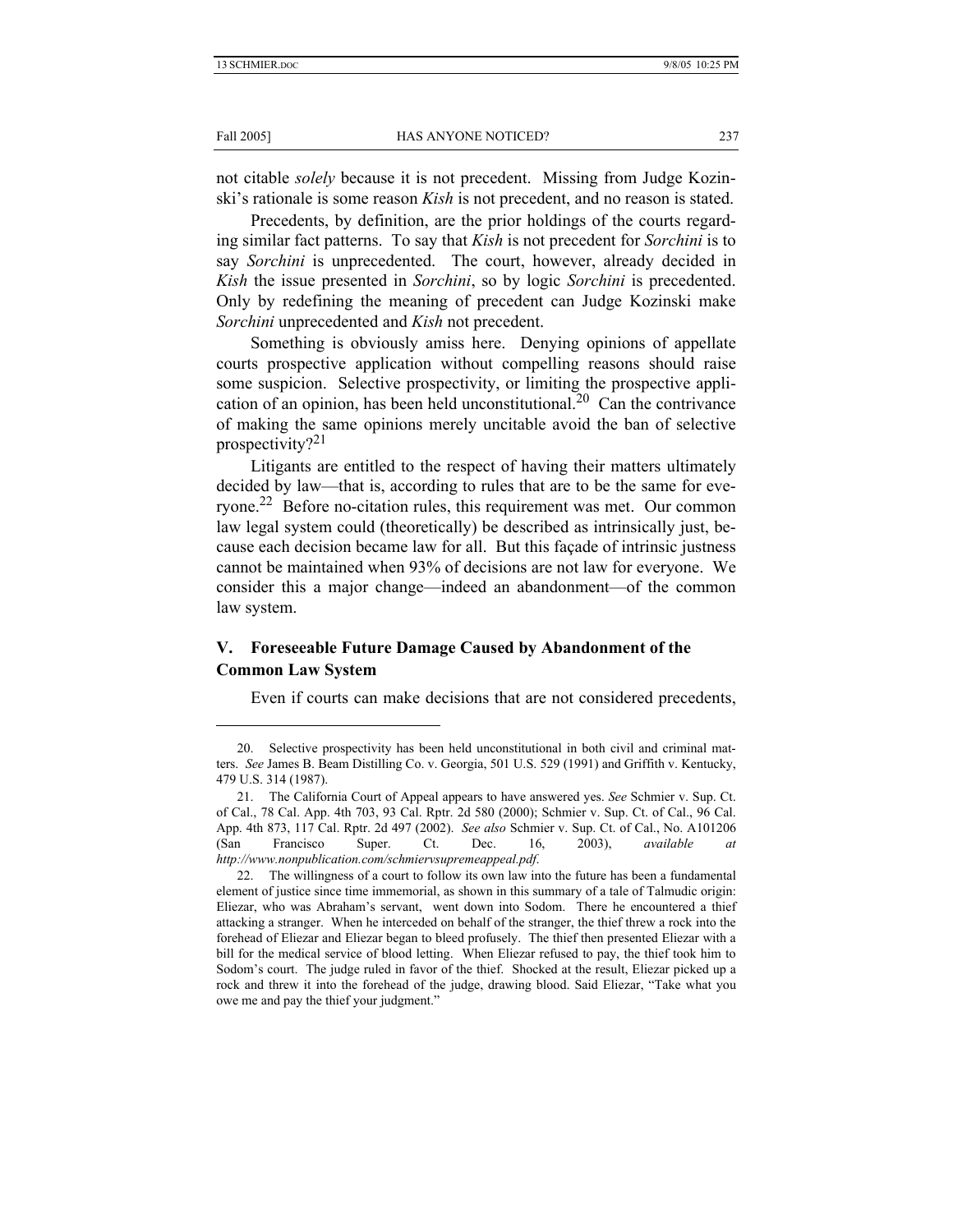it seems unfair that they can make their own decisions entirely unmentionable in our judicial system, no matter how enlightening those decisions might be. What honorable judge can really be comfortable preventing a criminal defendant from truthfully arguing that the appellate court has already determined that the acts he is charged with do not constitute a criminal offense? Defendant City of Covina may not elicit the same compassion as a criminal defendant, but defendants in civil cases should be entitled to show how the courts have treated others so that they won't be treated differently without explanation. We see another constitutional issue here the right to free speech and we are disappointed that California and Judge Kozinski reject this right.<sup>23</sup> It is a right that exists in our courts; indeed, it is linked inextricably to equal protection and due process. They cannot exist if litigants and courts are legally bound to *ignore* previous court decisions, and without them, the foundation of our judicial system is compromised.

If the judicial branch of our government system can make its prior actions of no consequence in its treatment of present litigants, can other branches of government make their treatment of others irrelevant? Our nation's founders and early judges recognized that unbridled discretion is the root of corruption in government. William Cranch, an early DC circuit court judge, writing about the necessity of reporting cases (which we think is analogous to the necessity of citing cases) recognized:

In a government, which is emphatically styled a government of laws, the least possible range ought to be left to the discretion of the judge. Whatever tends to render the laws certain, equally tends to limit that discretion; and perhaps, nothing induces more to that object than the publication of reports. Every case decided is a check upon the judge: he cannot decide a similar case differently, without strong reasons, which, for his own justification, he will wish to make public. The avenues of corruption are thus obstructed, and the sources of litigation closed.<sup>24</sup>

We predict that if every government branch has the power to treat citizens as it pleases without a common standard, then there will be no stopping corruption of our government functionaries.

### **VI. A Very Brief History of Uncitability**

l

During the 1960s, lawyers objected that too many appellate precedents were being issued, unnecessarily filling bookshelves. In response, judiciar-

<sup>23</sup>*. See* Schmier v. Sup. Ct. of Cal., No. A101206 (San Francisco Super. Ct. Dec. 16, 2003). *See also* Letter from Alex Kozinski, U.S. Circuit Judge, 9th Cir., to Samuel Alito, Jr., U.S. Circuit Judge, 3d. Cir., Jan. 16, 2004 12, http://www.nonpublication.com/kozinskiletter.pdf.

 <sup>24.</sup> William Cranch, 1 United States Reports (5 U.S.) iii (1803).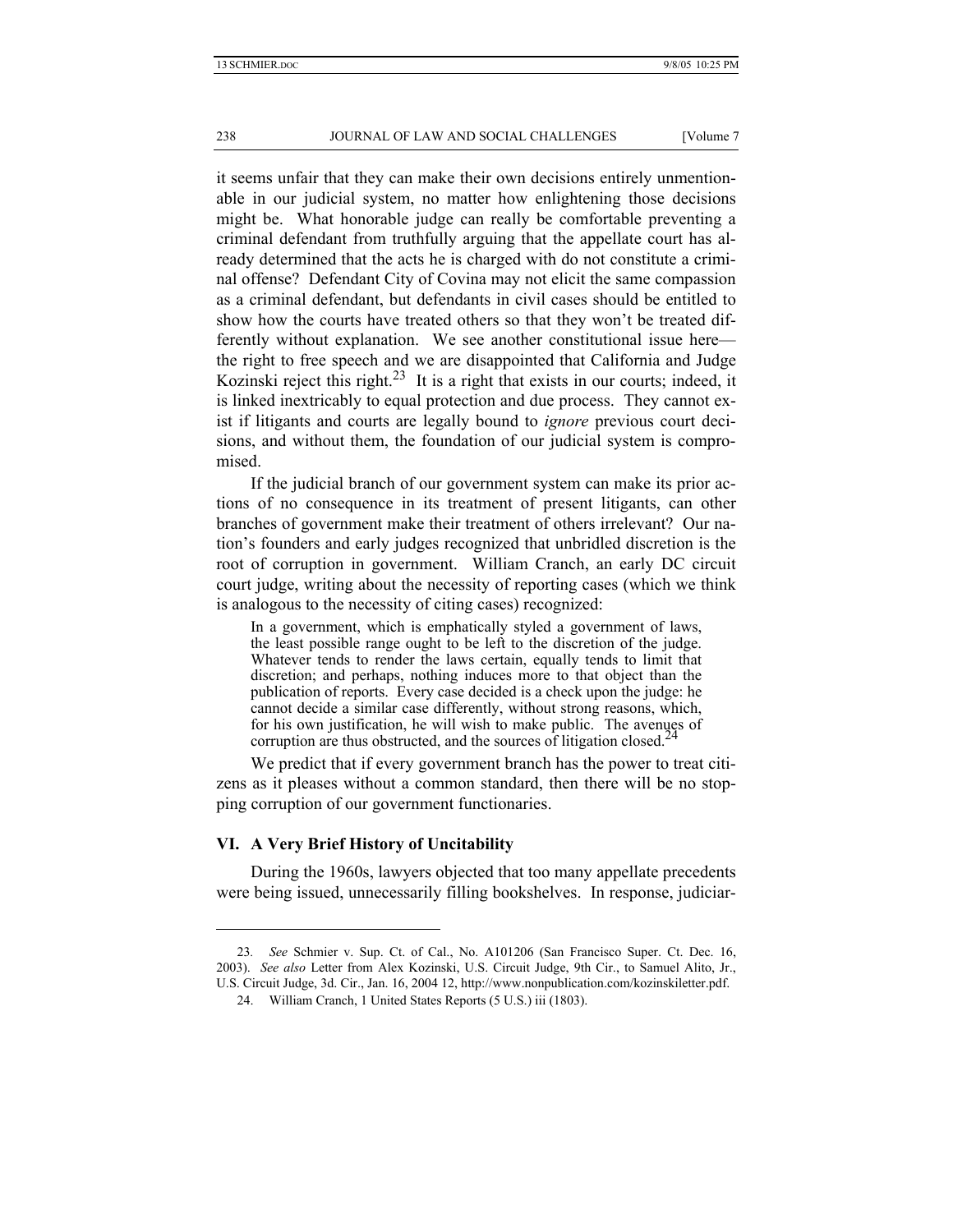#### Fall 2005] **HAS ANYONE NOTICED?** 239

ies across America decided they would not publish "routine"<sup>25</sup> decisions of their courts. California Court Rule 976 was established in 1964.<sup>26</sup> California's constitutional revision of 1966 allowed the California Supreme Court to selectively *publish* appellate court decisions<sup>27</sup> but the revision commission expressly rejected including a no-citation provision fearing it would constitute a "prohibition on enlightenment."<sup>28</sup> Rule 976 provides:

(b) **[Standards for publication of opinions of other courts]** No opinion of a Court of Appeal or an appellate department of the superior court may be published in the Official Reports unless the opinion:

 (1) establishes a new rule of law, applies an existing rule to a set of facts significantly different from those stated in published opinions, or modifies, or criticizes with reasons given, an existing rule;

(2) resolves or creates an apparent conflict in the law;

(3) involves a legal issue of continuing public interest; or

 (4) makes a significant contribution to legal literature by reviewing either the development of a common law rule or the legislative or judicial history of a provision of a constitution, statute, or other written  $\mathrm{law}$ <sup>29</sup>

The rule (and similarly that of the 9th Circuit) did not mandate that any decision be published for any reason—even if it constitutes a marked departure from existing law.<sup>30</sup> The decision of whether to publish or not was left principally with the deciding judges. This led to specialized attorneys searching court files for generally unknowable aberrant decisions and using them to ambush opponents. In 1977, California no-citation Rule 977 was added to address fairness concerns raised regarding these tactics.<sup>31</sup> By prohibiting both parties to lawsuits and the judge from citing unpublished opinions, the judicial council deemed the legal contest fair. But no public

- 27. CAL. CONST. art. VI, § 16.
- 28. CONSTITUTIONAL REVISION COMMISSION, Minutes (n.d.) (on file with authors)
- 29*. See* CAL. CT. R. CODE §976, *supra* note 28.
- 30*. See* Schmier v. Sup. Ct. of Cal., 96 Cal. App. 4th 873, 117 Cal. Rptr. 2d 497 (2002).
- 31. CAL. CT. R. CODE §977.

 <sup>25.</sup> The definition of routine is still not clear. Moreover, many have noted that uncitable decisions are often far from routine. Professor Lawrence Solum said:

I find no citation rules inexplicable. I know a few areas of law in great depth (e.g. have read several thousand opinions). In those areas, it is my experience that very frequently, the unpublished opinions are the ones that address the important unanswered questions of law [and] the published opinions simply repeat the conventional wisdom. This pattern would appear to turn the purpose of designating opinions as unpublished on its head!

Posted by Lawrence Solum, University of San Diego Law School, to Stephen Barnett (Jan. 14, 2004) *at http://lsolum.blogspot.com/2004\_01\_01\_lsolum\_archive.html#107401877288467498* (last visited April 1, 2005).

<sup>26</sup>*. See* CAL. CT. R. CODE §976 (West 1996).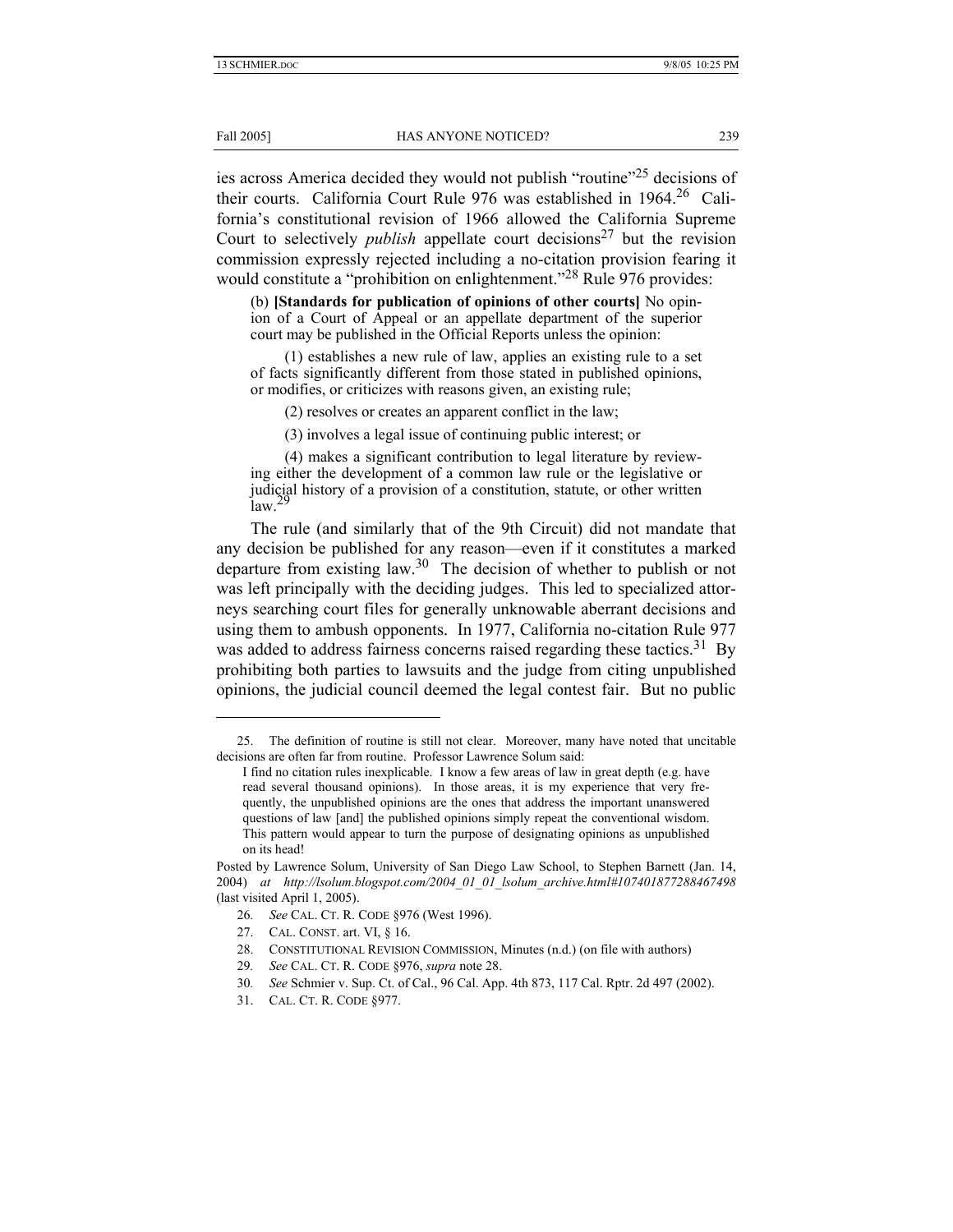hearings appear to have ever taken place, nor was the new rule publicized outside of legal circles.

Plenty of objections to no-citation rules were raised in and out of court. Notably, Judge Cole believed:

[A] fair reading of rule 977 of the California Rules of Court surely allows citation to the unpublished opinion. To hold otherwise leaves us in the Orwellian situation where the Court of Appeal opinion binds us, under *Auto Equity Sales . . .* but we cannot tell anyone about it. Such a rule of law is intolerable in a society whose government decisions are supposed to be free and open and whose legal system is founded on principles of the common law . . . with its elementary reliance on the doctrine of stare decisis.

An appellate department of the Superior Court of Los Angeles held the rule unconstitutional, but the appellate court removed the case on its own motion and vacated the decision.<sup>33</sup> Law professors bemoaned the serious decline in quality of appellate decision making.<sup>34</sup> A study by Professors William Richmond and William Reynolds indicated that in three federal circuits at least sixty percent of unpublished appellate decisions failed to meet minimal standards of quality.<sup>35</sup>

No one seems to have voiced concern that the fairness of applying a rule equally to all sides in a contest, which is considered fair in sport and perhaps trial by fire, had no application to a judicial system promising justice under law. Judges fearing making bad precedent had a whole new decision option. A case could be resolved and, by law, only affect the present litigants. As Justice Thompson recognized:

128 F.R.D. 409, 439 (1989).

 <sup>32.</sup> County of Los Angeles v. Wilshire Ins. Co., 103 Cal. App. 3d Supp. 1, 5, 163 Cal. Rptr 123 (1979).

<sup>33</sup>*. See generally* People v. Valenzuela, 86 Cal. App. 3d 427, 150 Cal. Rptr 314 (1978).

 <sup>34.</sup> Monroe H. Freedman, Professor of Law at Hofstra University School of Law. From a Speech to the Seventh Annual Judicial Conference of the United States Court of Appeals for the Federal Circuit:

Frankly, I have had more than enough of judicial opinions that bear no relationship whatsoever to the cases that have been filed and argued before the judges. I am talking about judicial opinions that falsify the facts of the cases that have been argued, judicial opinions that make disingenuous use or omission of material authorities, judicial opinions that cover up these things with no-publication and no-citation rules.

 <sup>35. &</sup>quot;In a study conducted fifteen years ago, we found that twenty percent of unpublished opinions in nine of the eleven circuits failed to satisfy a very undemanding definition of minimum standards, and that sixty percent of the opinions in three circuits failed to meet those standards. There is no reason to think that the situation has improved in the years since." William L. Reynolds & William M. Richman, *Elitism, Expediency, and the New Certiorari: Requiem for the Learned Hand Tradition*, 81 CORNELL L. REV. 273, 284 (1996) (referring to William L. Reynolds & William M. Richman, *An Evaluation of Limited Publication in the United States Courts of Appeals: The Price of Reform*, 48 U. CHI. L. REV. 573, 602 (1981)).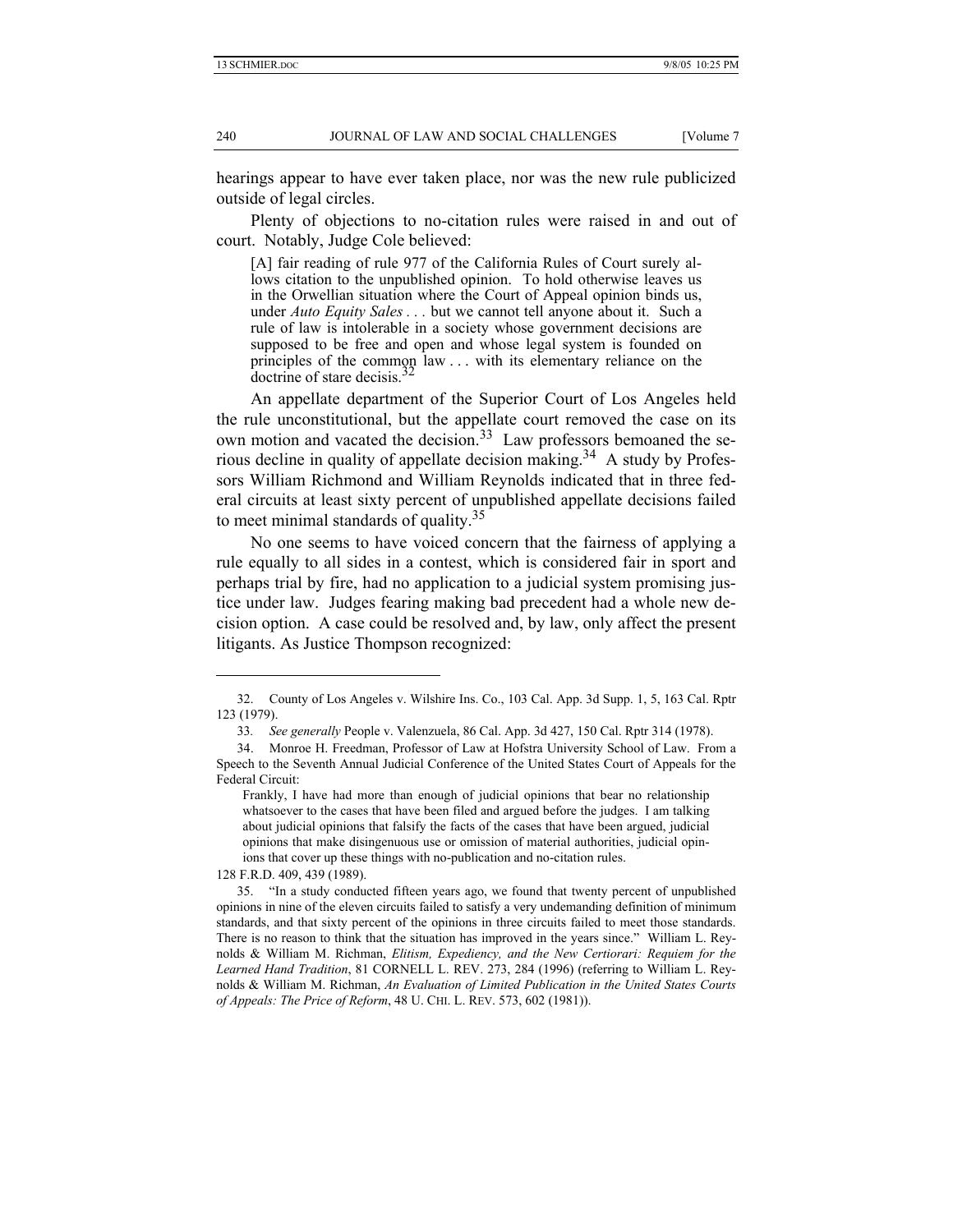Fall 2005] **HAS ANYONE NOTICED?** 241

An imperfectly reasoned and generally result-oriented opinion may be buried in a non-publication grave. A panel may avoid public heat or appointing authority disapprobation by interring an opinion of real precendential [sic] value. More frequently, a panel may make a mistake  $\ldots$  and fail to publish an opinion.<sup>36</sup>

The scary responsibility of appellate judging was lifted. No longer accountable to the common law with public consequences of their decisions, appellate courts became comfortable deviating from law. Courts routinely began delegating decision-making authority to staff, and except for public formalities, largely did away with three perspectives, judicial or otherwise.<sup>37</sup> Where judges did not totally delegate to staff, they began casually determining results for clerks to backfill with opinions.<sup>38</sup> All of this allowed appellate courts to process ever-larger numbers of cases.<sup>39</sup> As a result, the use of uncitable decisions skyrocketed.

Lawyers and parties disgruntled by apparently wrong appellate opinions have coupled their petitions for rehearing with alternative demands that the appellate court make its decision citable as law for all. They reason that if their clients are to be burdened by a certain result, the decision should represent law for all. Such petitions have been uniformly denied.

When charges were brought that the appellate process was creating logical conundrums instead of clarifying the law—a reasonable issue, we think, to bring to the attention of the court—they were dismissed.<sup>40</sup> Lawyers complaining that their profession requires them to ascertain law for clients from appellate decisions, and that no-citation rules render the law uncertain, unpredictable, or even unknowable, have nonetheless been denied standing to question no-citation rules.<sup>41</sup> Notably, a decision resolving the free speech issue presented by the application of the no-citation rule is itself uncitable, and both the California and U.S. Supreme Courts denied it

 <sup>36.</sup> Robert S. Thompson, *Mitigating the Damage, One Judge and No Judge Appellate Decisions*, CAL. ST. B. J., Nov.-Dec. 1975, at 476, 480.

 <sup>37.</sup> Robert S. Thompson, *Courts Shouldn't Put Publishable Data in Unpublished Opinions*, DAILY J., Apr. 22, 2004, *http://www.nonpublication.com/thompson.htm*l.

 <sup>38.</sup> Thompson, *supra* note 37, at 513-14.

 <sup>39.</sup> *Id*.

<sup>40</sup>*. See In re* Michiko Kamiyama, No. G022140 (Cal. Ct. App. 4th Dist. May 29, 1998), *http://www.nonpublication.com/newfiles/kamiyama.html*. An example of a reversal of a lower court in an appellate decision of first impression. What should a trial judge do if the same fact pattern comes before the court again? Stare decisis requires the court to act the same way. The court knows it has been reversed, but the no-citation rule prohibits the court from taking that into consideration. The law, by law, becomes unknowable.

<sup>41</sup>*. See* Schmier v. U.S. Cir., No. CV-00-04076-VRW (Feb. 1, 2002), http://www.ca9.uscourts.gov/ca9/newopinions.nsf/.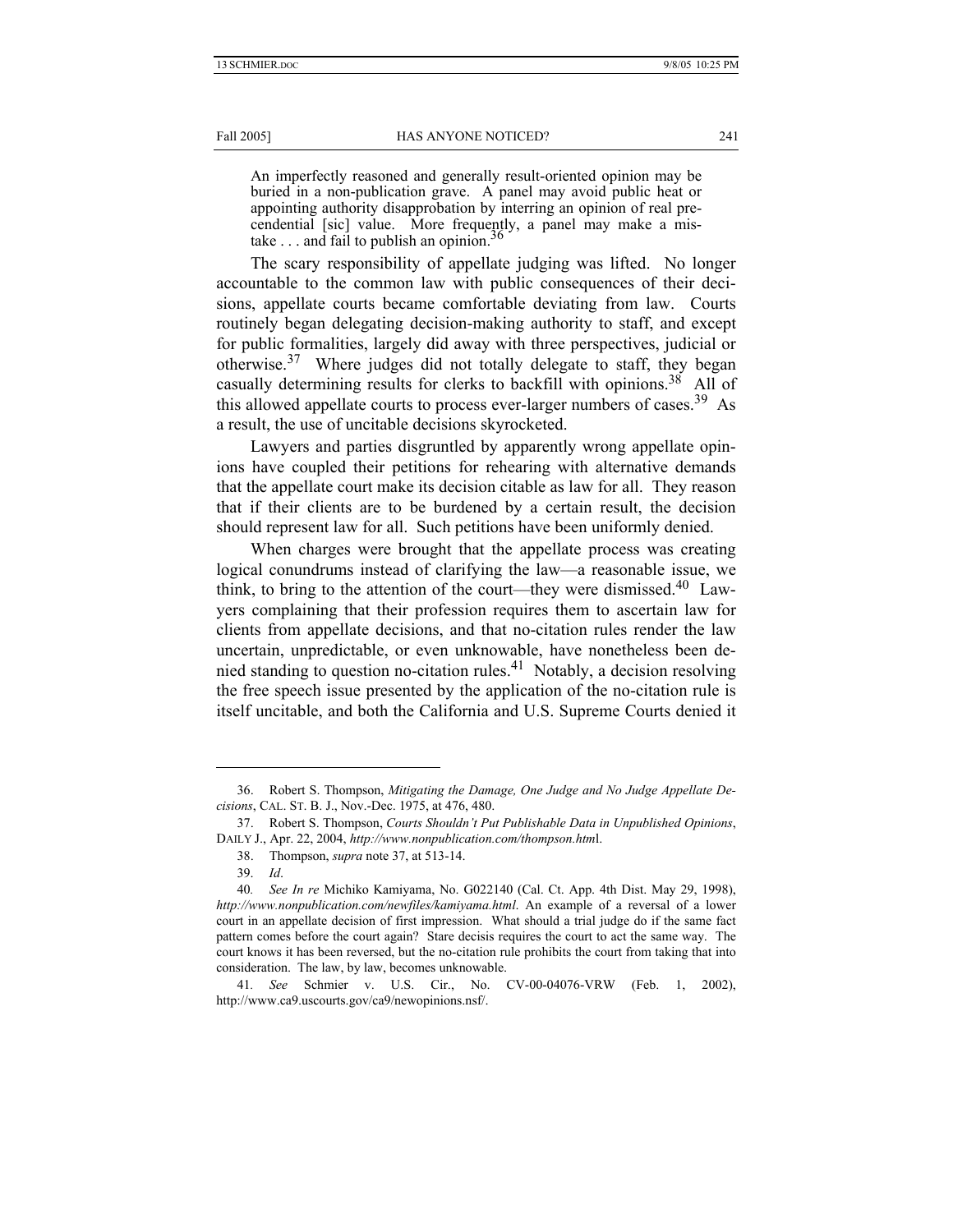review.<sup>42</sup>

Attempts to challenge no-citation rules legally have been met with the refusal of courts to force any part of the judiciary to answer questions as to the no-citation practice.<sup>43</sup> The authors, determined to sue the judiciaries directly, brought suit in trial courts asserting that court rules should be made in administrative, not judicial capacities. That avenue of attack has not been questioned. We have brought five separate suits.<sup>44</sup> No judiciary has ever allowed any lawsuit to proceed far enough for a deposition inquiring as to practices of the appellate judiciary related to no-citation rules, or the factual or logical support for assertions used by the judiciary to support no-citation rules, to occur.

Judge Arnold criticized no-citation rules and held the making of nonprecedential opinions unconstitutional, writing:

[Some] courts are saying to the bar: "We may have decided this question the opposite way yesterday, but that does not bind us today, and what's more, you cannot even tell us what we did yesterday." As we have tried to explain in this opinion, such a statement exceeds judicial power, which is based on reason, not *fiat*. 45

But the case was vacated as moot after en banc review was granted.<sup>46</sup>

We have sponsored bills to override no-citation rules in three sessions of the California legislature. The efforts have achieved limited success. Notably, the California Judicial Council parried AB 2404 (2000), introduced by Assemblymember Lou Papan by prospectively publishing unpublished decisions on the Internet for sixty days to counter a perception of secrecy.47 The Assembly Judiciary Committee barely acknowledged AB 1165 introduced by Assemblymember Mervyn Dymally in 2003. In 2004, Chief Justice George personally convinced Senate Judiciary Committee Member Sheila Kuehl to withdraw SB 1655 by agreeing to appoint a panel

<sup>42</sup>*. See* Schmier v. Sup. Ct. of Cal., No. A101206.

 <sup>43.</sup> One problem is how to challenge the rule. The first Schmier v. Supreme Court of California case sought and obtained an order to show cause compelling the Supreme Court of California to come into a trial court to defend its administratively (as opposed to judicially) made rule. But the case was later dismissed on standing. *See* Schmier v. Sup. Ct. of Cal., 78 Cal. App. 4th 703

 <sup>44.</sup> Perhaps more troubling to us than no-citation rules themselves has been the refusal of so many lawyers, despite market fees, to involve themselves due to of fear of judicial retribution.

<sup>45</sup>*. Anastasoff*, 223 F.3d at 904.

 <sup>46.</sup> We attempted to buy Mrs. Anastasoff's claim for its full amount, \$6,436 which would have avoided the opportunity for vacation by en banc panel. Had her counsel not refused the offer, the law on this point might be different.

 <sup>47.</sup> Stephen R. Barnett, Scott Bennett, Maria Lin & Janet Tung, *New Day: California Unpublished Decisions to Be Posted Online*, DAILY J., Sept. 26, 2001, http://www.nonpublication.com.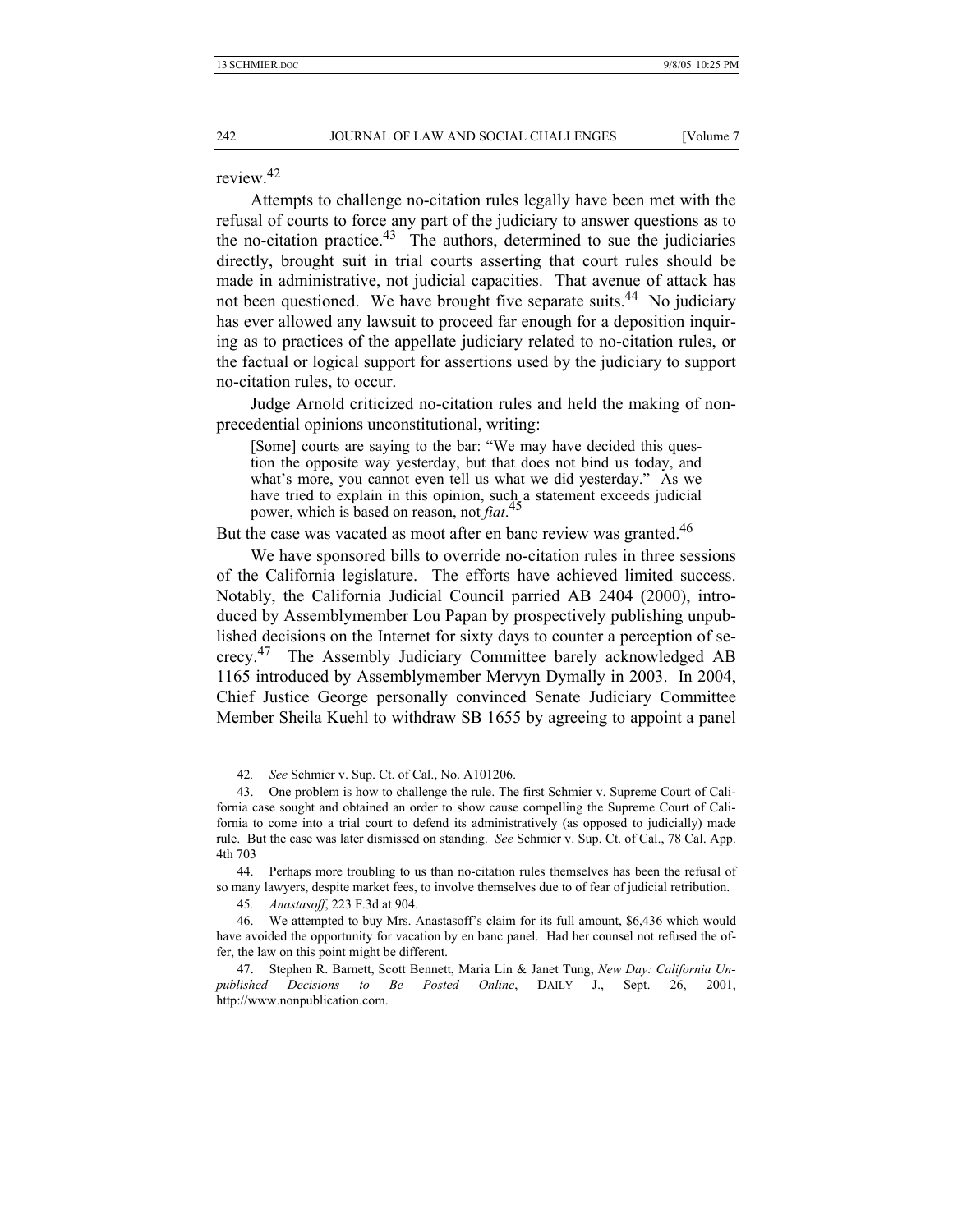### Fall 2005] **HAS ANYONE NOTICED?** 243

to study standards mandating publication of opinions.<sup>48</sup> A committee chaired by Justice Werdegar has been convened, but has been charged to look at modifications to publication rules rather than the propriety of nocitation rules. This report is due by Fall 2005.49 The California judiciary has refused to allow outsiders to participate in, or even quietly attend these meetings.<sup>50</sup> In 2005, no California legislator would agree to author a bill on the subject.

A hearing on no-citation rules was held before the House of Representatives Subcommittee on the Courts, Intellectual Property and the Internet in  $2002$ <sup>51</sup> The Subcommittee encouraged the Federal Appellate Rules Committee (hereinafter FARC) effort to create proposed Federal Rule of Appellate Procedure (hereinafter FRAP) 32.1, which would eliminate nocitation rules in the federal judiciary. That rule would make all decisions citable as persuasive authority only, taking no position on any precedent issue. A letter-writing campaign against the new rule led by Judge Kozinski failed to avert endorsement of the new rule by the committee,  $52$  but the proposed rule was delayed one year by the Standing Committee on rules of the judicial conference for a study of operation of no-citation rules in the federal courts by the Federal Judicial Center completed on April 14, 2005.53 On April 18, 2005 FARC approved FRAP 32.1. On June 15, 2005, the Standing Committee unanimously approved FRAP 32.1. Judicial conference vote on appeal was set for September 20, 2005.

In the past few years, many jurisdictions have abandoned experiments with no-citation rules, while no jurisdiction has recently adopted such a

 <sup>48.</sup> Linda Rapattoni, *Bill on Unpublished Opinions Dropped: The chief justice agrees to study how the rules are applied, but remains opposed to such cites*, DAILY J., Apr. 26, 2004, http://www.nonpublication.com/rapattoni4-26.htm.

 <sup>49.</sup> Press Release, Judicial Council of California (November 23, 2004), http://www.courtinfo.ca.gov/presscenter/newsreleases/NR64-04.PDF; http:www.nonpublication.com/councilreleases.pdf.

 <sup>50.</sup> Linda Rapattoni, *Judiciary Guards its Secrets: Lawmakers and lawyers protest closed policy and budget meetings*, DAILY J., Feb. 16, 2005, http://www.nonpublication.com/secret.htm.

<sup>51</sup>*. See Unpublished Judicial Opinions: Hearing Before the House Subcomm. On Courts, the Internet, and Intellectual Property of the Comm. On the Judiciary*, 107th Cong. 1 (2002), http://www.judiciary.house.gov/legacy/schmier062702.htm.

 <sup>52.</sup> Letter from A. Wallace Tashima, U.S. Cir. Judge, 9th Cir., to Peter G. McCabe, Secre-Committee on Rules of Practice and Procedure (Feb. 6, 2004), http://www.nonpublication.com/tashima.pdf.

 <sup>53.</sup> Tim Reagan et al., *Citations to Unpublished Opinions in the Federal Courts of Appeals*; Preliminary Report Federal Judicial Center, April 14, 2005, *at* http://www.nonpublilcation.com/bjc.pdf. As a FARC member, Judge John G. Roberts, Jr. twice voted to approve FRAP 32.1 shortly before his nomination as Chief Justice of the Supreme Court of the United States. If confirmed, he will not only become Chairman of the Judicial Conference of the United States, but will appoint its future members.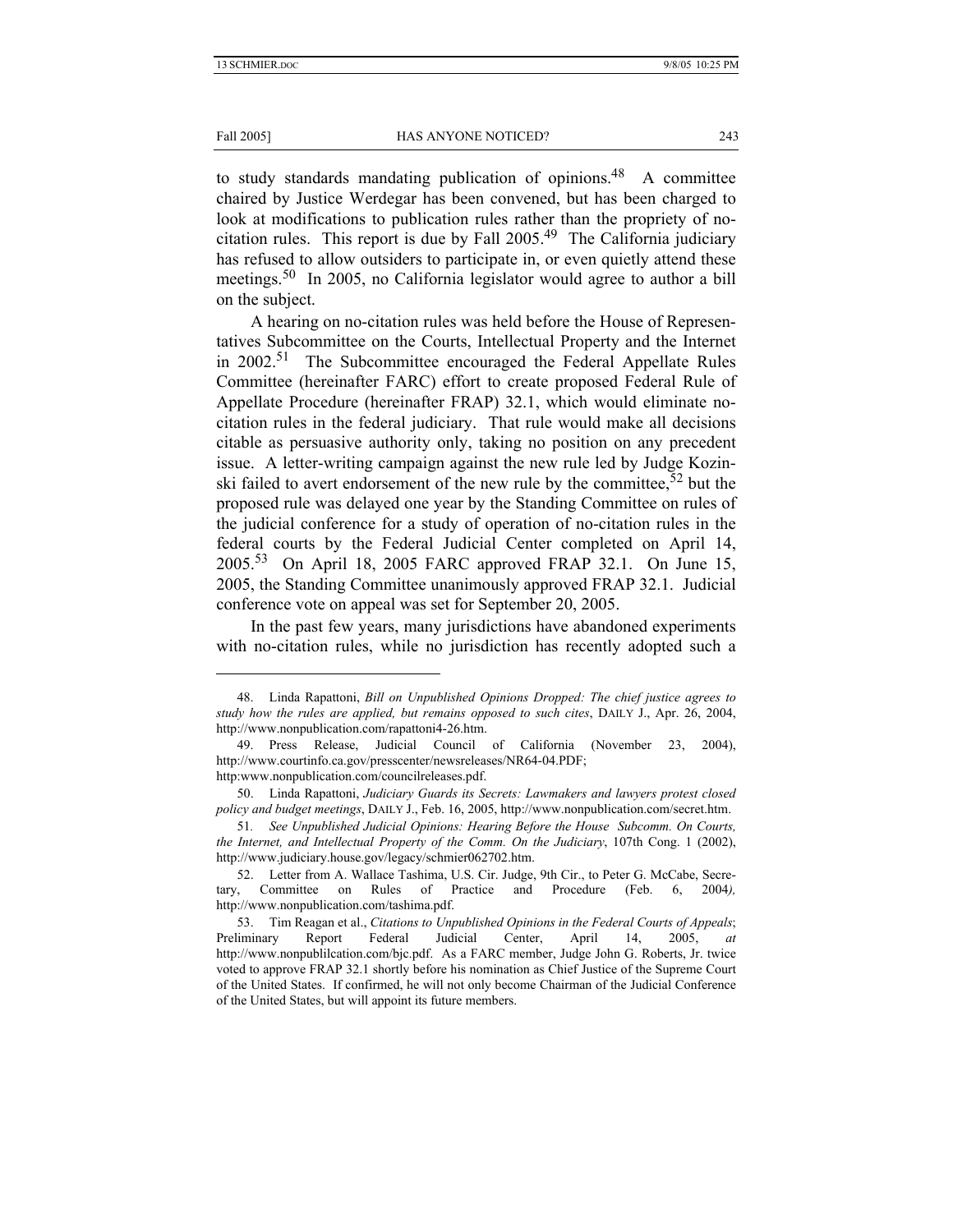rule.<sup>54</sup> At this time, the 9th Circuit and the California systems remain committed to enforcement of their no-citation rules.

# **VII. Justifications Given for No-Citation Rules**

We believe there are no good reasons for no-citation rules. We agree with Judge Arnold, who believes that judges who think unpublished opinions should be without precedential value are driven to that conclusion by the volume of work.<sup>55</sup> Of course, no-citation rules go beyond depriving decisions of precedential value; indeed, the decisions are made unmentionable in judicial proceedings.

But what reasons are given to justify no-citation rules? "There would not be enough books to hold the unpublished opinions," says Justice Werdegar**.** 56 Chief Justice George explains that uncitable opinions "are a necessary evil to chill the development of the law."<sup>57</sup> California Assemblymember Hannah Beth-Jackson defended California's no-citation rule to the Assembly Judiciary Committee, stating that it was unreasonable to require lawyers to search through large numbers of unpublished opinions to find the law.58 The Western Center for Law and Poverty has said that were unpublished opinions citable the additional research would be burdensome on less affluent litigants.<sup>59</sup> This rationale is echoed by the ACLU of Southern California.<sup>60</sup> A summary of the 484 comments received by FARC in response to proposed FRAP 32.1 provides a comprehensive collection of justifications. $61$ 

l

60*. See* Letter from Peter Eliasberg, Managing Attorney, ACLU, to Peter G. McCabe, Secretary, Committee on Rules of Practice and Procedure (January 28, 2004), http://www.secretjustice.org/pdf\_files/Comments/03-AP-235.pdf. This letter is typical of those submitted by persons contacted by Judge Kozinski. *But see* Arthur B. Spitzer & Charles H. Wilson, *The Mischief of the Unpublished Opinion*, 21 No. 4 LITIG. 3 (1995), http://www.secretjustice.org/pdf\_files/law\_review/spitzer.pdf for the view of the New York ACLU. The difference may be that the director of the Southern California ACLU is married to Judge Stephen S. Reinhardt, co-author of *Please Don't Cite This! Why We Don't Allow Citation to Unpublished Opinions* (*see* Kozinski & Reinhardt, *supra* note 15.

61*. See* Memorandum from Patrick J. Schiltz, to the Advisory Committee on Appellate

<sup>54</sup>*. See generally* Stephen R. Barnett, *No-Citation Rules Under Siege: A Battlefield Report and Analysis*, 5 J. APP. PRAC. & PROCESS 473 (2003).

<sup>55</sup>*. Anastasoff*, 223 F.3d at 904.

 <sup>56.</sup> Video tape: Marin Meet Your Judges Night (October 28, 1998) (on file with authors).

 <sup>57.</sup> Peter Blumberg, *Publish Is His Platform*, DAILY J., March 19, 1998, at 1.

<sup>58</sup>*. Appellate Opinions: New Publication and Citability Rules Hearing before the Assembly Judiciary Comm. on A.B. 1165*, 2003 Leg., 2003-2004 Sess. 2 (Cal. 2003) (statement of Hannah Beth-Jackson, Assemblymember), *http://www.nonpublication.com/1165analysis.htm*.

<sup>59</sup>*. Appellate Opinions: Publication; Citation Hearing before the Assembly Judiciary Comm. on A.B. 2404*, 2000 Leg., 2000-2001 Sess. 9 (Cal. 2000) (statement of the Western Center on Law and Poverty), http://www.leginfo.ca.gov.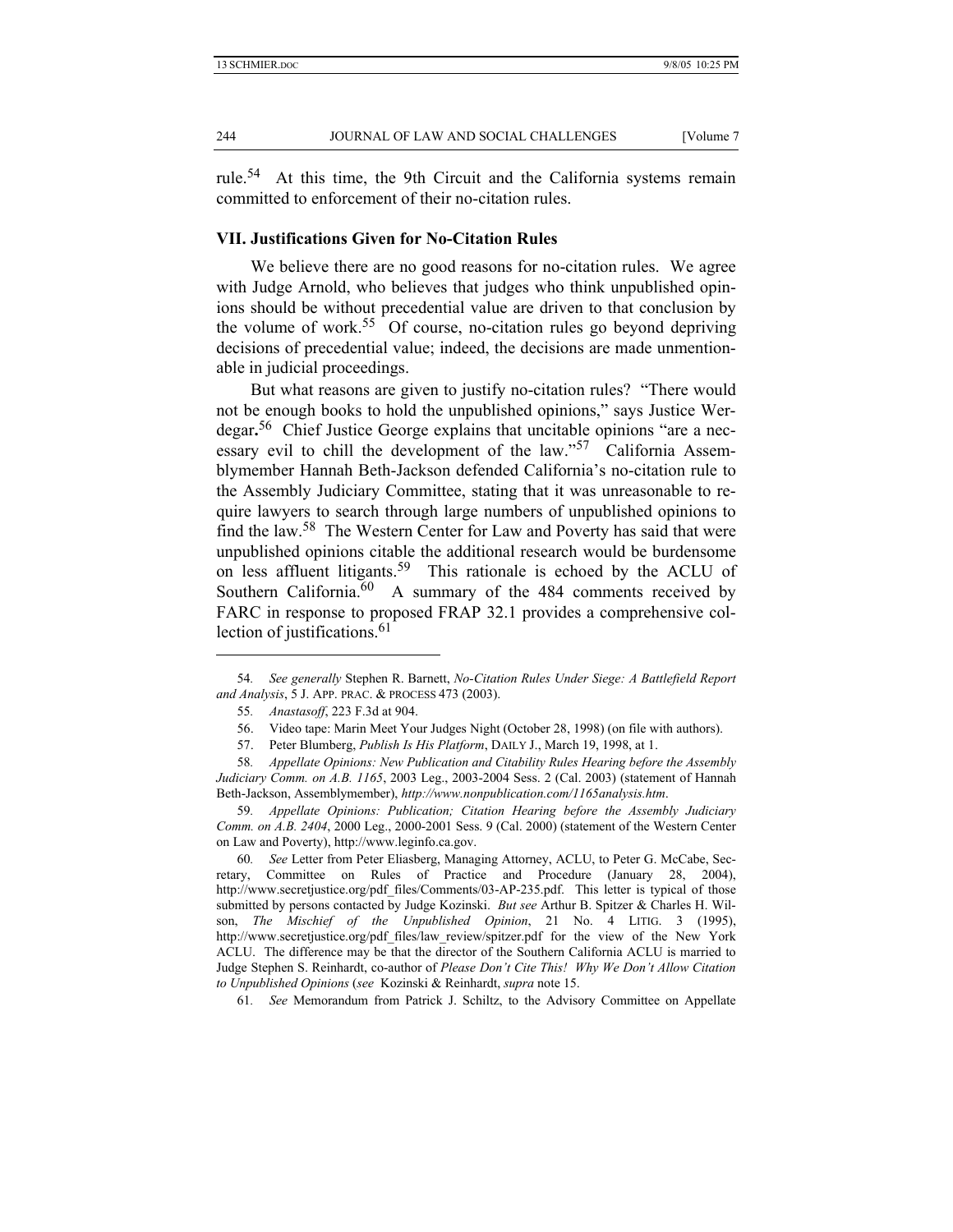#### Fall 2005] **HAS ANYONE NOTICED?** 245

Judge Kozinski, who authored *Sorchini*, and the content of most of the letters opposing proposed FRAP 32.1 received by FARC, has written the most. After telling the New York Times that uncitable opinions are "garbage $^{62}$  he wrote to FARC that "when the people making the sausage tell you it's not safe for human consumption, it seems strange indeed to have a committee in Washington tell people to go ahead and eat it anyway."63 But according to Judge Kozinski, it is acceptable for the appellate court to issue garbage, because all that matters in an uncitable case is that the result is  $correct<sup>64</sup>$  In short, the sheer volume of cases handled by the appellate courts necessitates issuing uncitable opinions.<sup>65</sup>

Kozinski points out that trying to parse an unpublished opinion to determine the thinking of judges is futile because most likely, the judges have had little if anything to do with the opinion.<sup>66</sup> Holding the judiciary responsible for writing an opinion that is reasoned according to law just because three judges signed it is, to him, unreasonable.<sup>67</sup> Startled by his candor, the Federal Judicial Center (hereinafter FJC) issued a press release to disclose (belatedly) the judiciary's delegation of most decision-making to non-judicial staff.<sup>68</sup> Many judges have argued that eliminating no-citation rules will fundamentally change operations in appellate court systems.<sup>69</sup> While this has not proved to be true,<sup>70</sup> we think no-citation rules hide quality control problems resulting from the delegation of appellate decision-

 66. "Dispositions bearing the names of three court of appeals judges are very different in that regard. Published opinions set the law of the circuit, and even unpublished dispositions tend to be viewed with fear and awe, simply because they, too, appear to have been written (but most likely were not) by three circuit judges." Kozinski, *supra* note 23, at 2.

Rules (March 18, 2004), http://www.nonpublication.com/schiltz.pdf.

<sup>62</sup>*. See* Glaberson, *supra* note 15.

 <sup>63.</sup> Kozinski, *supra* note 23, at 2.

 <sup>64. &</sup>quot;To cite [unpublished opinions] as if they were—as if they represented more than the bare result as explicated by some law clerk or staff attorney—is a particularly subtle and insidious form of fraud." Kozinski, *supra* note 23, at 5, 7.

 <sup>65.</sup> Kozinski, *supra* note 23, at 6. *But see Proposed Amendments to the Federal Rules of Appellate Procedure: Hearing Before the Appellate Rules Comm.*, U.S. Judicial Conference 1 (2004), http://www.nonpublication.com/Barnett\_testimony.pdf.

 <sup>67.</sup> Kozinski, *supra* note 23, at 6.

 <sup>68.</sup> Press Release, Federal Judicial Center, Staff Attorney Offices Help Manage Rising Caseloads **(**issued undated), http://www.uscourts.gov/newsroom/stffattys.htm.

 <sup>69. &</sup>quot;This is insufficient reason to alter the status quo in an area so fraught with consequence for the judiciary, for the orderly development of precedential case law, for the practice of law, and for persons who pay legal bills." Judge Diane S. Sykes, Supreme Court of Wisconsin, *at http://www.nonpublication.com/wisc.pdf*.

<sup>70</sup>*. See generally Proposed Amendments to the Federal Rules of Appellate Procedure: Hearing Before the Appellate Rules Comm.*, U.S. Judicial Conference 1 (2004), http://www.nonpublication.com/Barnett\_testimony.pdf..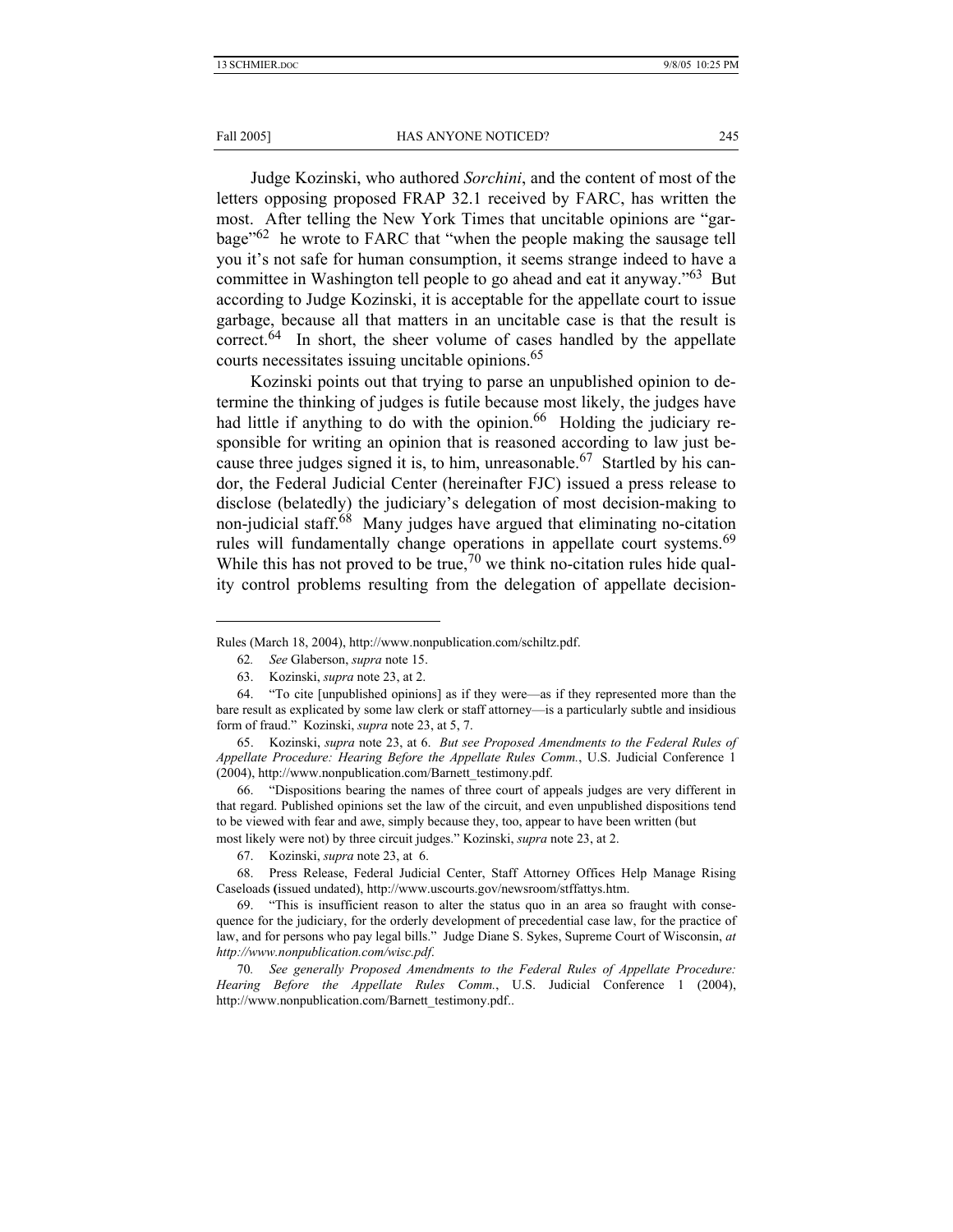making to law clerks.

Judge Thompson argues that appellate courts need more judges and far less staff because the appellate task is not fit for delegation.<sup>71</sup> Having judges dictate right results to be supported by clerk-drawn opinions, he says, is "posterior backward," resulting in legal analysis that often falls short of its conclusions.<sup>72</sup> Privately he has poignantly observed that in ghost-writing opinions, law clerks will extend their judge's known proclivities beyond those the judge himself might allow in search of approbation.<sup>73</sup>

Whether it is appropriate for the judicial function to be delegated to staff is outside the scope of this article, but language lifted from Judge Kozinski's dissent in *Pincay v. Andrews*74 indicates that Judge Kozinski should be the last person to justify no-citation rules on this basis. He stated, "While delegation may be a necessity in modern law practice, it can't be a lever for ratcheting down the standard for professional competence."<sup>75</sup> That standard is evidenced in the California Constitution, which requires written decisions with reasons stated.<sup>76</sup> From litigants' point of view, the elimination of any prospective authority from those stated reasons leaves the analysis untrustworthy.

Judge Kozinski justifies no-citation rules by a separation of "error correction" and "law-making" functions.<sup>77</sup> Judge Kozinski asserts that precious judge time must be reserved for the law-making function. He defines a judicial methodology contrary to the practice commonly taught in the United States:

"[The lower courts's and appellate courts's not sitting *en banc*] responsibility in applying the law is to analyze and apply the published opin-

l

75*. Id.* at 15916.

<sup>71</sup>*. See id.* at 10.

<sup>72</sup>*. See* Thompson, *supra* note 37.

 <sup>73.</sup> Judge Thompson told this to Kenneth Schmier in private discussion at his home. Judge Thompson's telephone number is (858) 456-8092.

<sup>74</sup>*. See* Pincay v. Andrews, No. 02-56577 15897 (November 15, 2004), http://caselaw.lp.findlaw.com/data2/circs/9th/0256577p.pdf.

<sup>76</sup>*. See supra* note 27. Here is an interesting historical note regarding the adoption of the Cal. Const.: "Undoubtedly [the requirement of a written opinion] will insure a careful examination of the cases, and result in well considered opinions, because they must come before the jurists of the country and be subjected to the severest criticism. . . . It tends to purity and honesty in the administration of justice." Powers v. City of Richmond, 10 Cal. 4th 85, 141, 893 P.2d 1160, 40 Cal. Rptr. 2d 839 (quoting 2 WILLIS & STOCKTON, DEBATES AND PROCEEDINGS OF THE CONSTITUTIONAL CONVENTION OF THE STATE OF CALIFORNIA 951(1880)).

 <sup>77. &</sup>quot;Court of appeals judges perform two related but separate tasks. The first is errorcorrection: We review several thousand cases every year to ensure that the law is applied correctly by the lower courts, as well as by the many administrative agencies whose decisions we review. The second is development of the circuit's law: We write opinions that announce new rules of law or extensions of existing rules." *See* Kozinski & Reinhardt, *supra* note 15.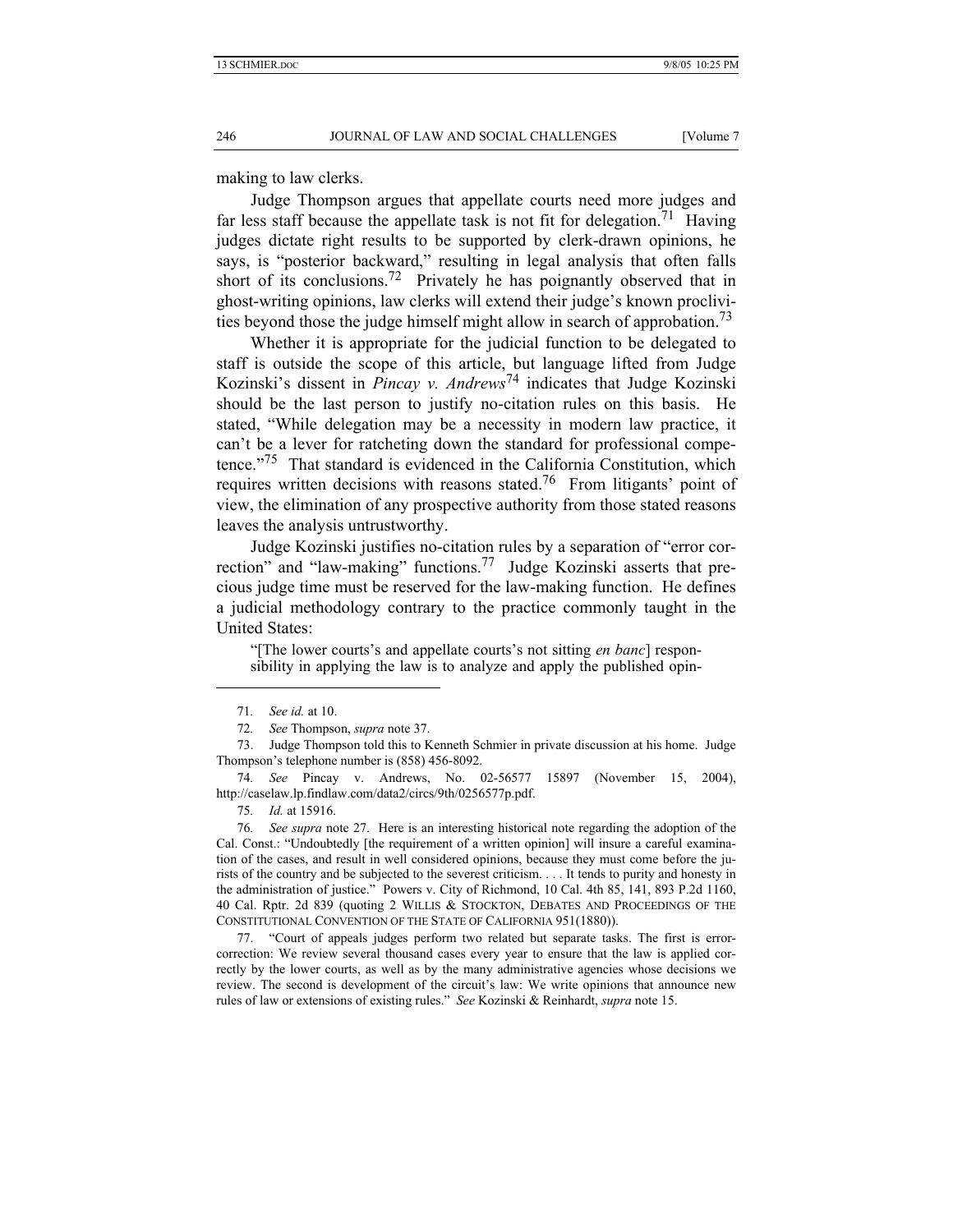#### Fall 2005] **HAS ANYONE NOTICED?** 247

ions of this court and opinions of the Supreme Court. *They are not relieved of this duty just because there is an unpublished circuit disposition where three judges have applied the relevant rule of law to what appears to be a similar factual situation.* The tendency of lower court judges, of course, is to follow the guidance of the court of appeals, and the message we communicate through our noncitation rule is that *relying on an unpublished disposition, rather than extrapolating from published binding authorities, is not a permissible shortcut.* We help ensure that judges faithfully discharge this duty by prohibiting lawyers from putting such authorities before them, and thereby distracting the judges from their responsibility of analyzing and reasoning from our published precedents."(Emphasis added.)<sup>78</sup>

### **VIII. Our Response to the Justifications**

Many distinguished scholars, bar associations, and a few judges have carefully highlighted compromises to the legal system, constitutional rights, and respect for individuals that result from no-citation rules. A vast selection of these articles can be linked via *www.nonpublication.com*. 79

We also believe that a large portion of criminal appeals could be eliminated while increasing fairness to those involved by paying success fees to attorneys. Rather than swamping our appellate courts with universal appeals perfunctorily argued by poorly paid counsel and perfunctorily considered by low level court staff, we prefer that attorneys triage appeals, bringing to the courts those they evaluate as meritorious, and intend to win.80

We want to raise higher level issues that need addressing. We believe no-citation rules are insidiously poisoning our democratic system. We realize this is an extreme statement, but if consideration is given to the centrality of voluntary obedience by the citizenry to a known body of accepted law, the destructive potential should become apparent. We will argue here that precedents and stare decisis combine to regulate our democracy, enlighten our community and give us a realistic approach to a messianic age. We are surprised how many scoff at these ideas or tell us that idealism has no place where practical solutions are needed. In rebuttal, we insist the founding fathers created a wonderfully practical system of government effectively harnessing individual interests to relentlessly press government

 <sup>78.</sup> Kozinski, *supra* note 23 at 6. (Moreover, Judge Thompson has told this author that clerks often excessively embrace certain positions they think a judge favors, whereas the judge himself would recognize the limits.)

 <sup>79.</sup> www.nonpublication.com is maintained by the Committee for the Rule of Law, of which the authors are board members. The website attempts to be a library of materials on this subject. Most documents referenced herein can be found at that web site.

<sup>80</sup>*. See generally* http://www.nonpublication.com/solutions.html.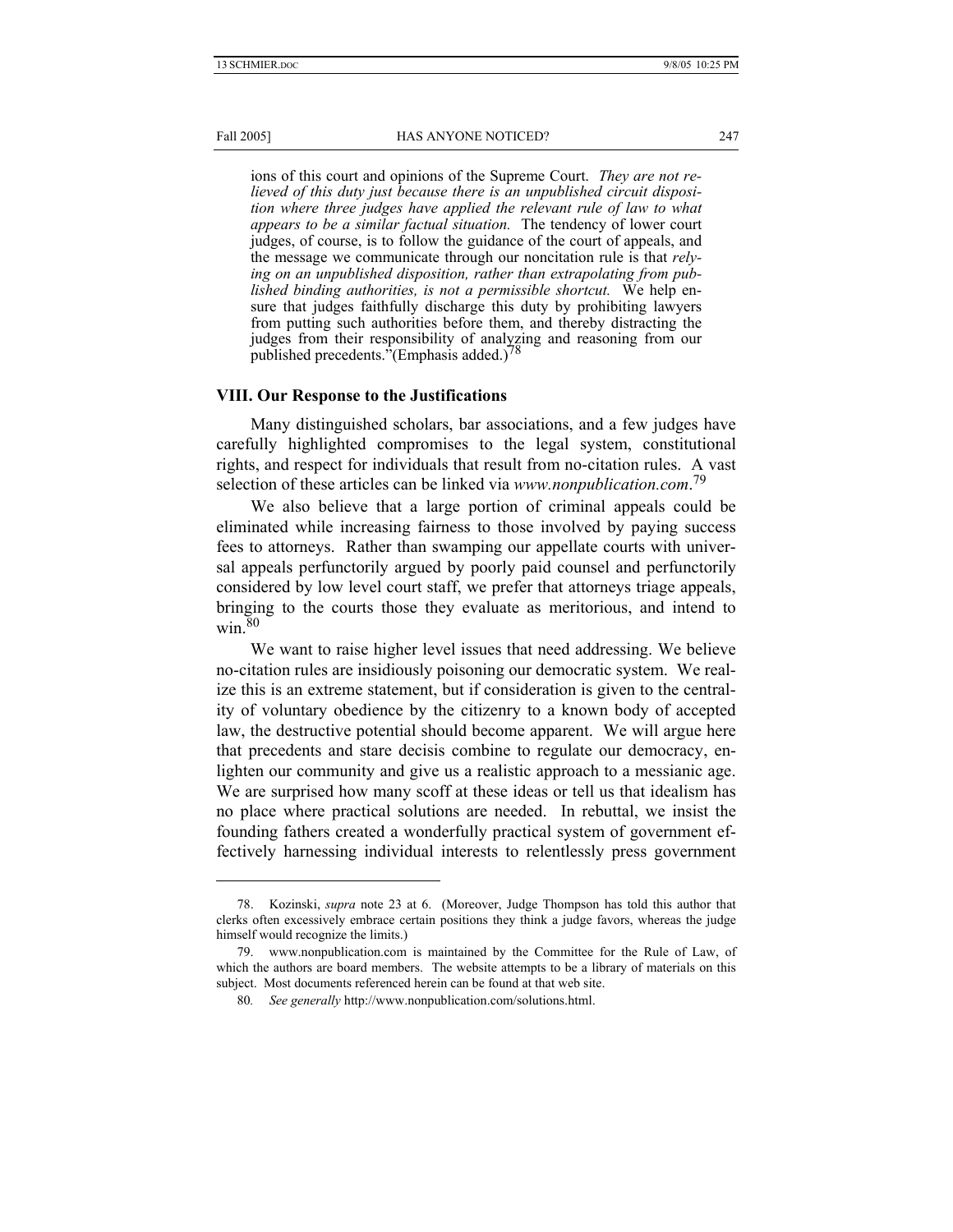and our citizenry to ever-higher standards despite all manner of intransigence. The system they created will keep seeking perfection in laws, our government, and ourselves until that perfection is achieved or the system is abandoned. We honor their effort, and all who have sacrificed defending that effort, by relentlessly standing for their system, hoping that before we tire we can enlist others to recognize the importance citability and stare decisis have in its processes.

We agree wholeheartedly that Judge Kozinski's goal of encouraging judges (and the community as well) to think is an admirable one. Judge Learned Hand wanted the following slogan emblazoned over the portals of every courthouse: "I beseech ye . . . think ye may be mistaken."<sup>81</sup> He told Congress:

Like all of us—and that is constantly the fault charged, and properly charged, against the courts—after they have proceeded a while they get their own set of precedents, and precedents save "the intolerable labor of thought," and they fall into grooves, just as judges do. When they get into grooves, then God save you to get them out of the grooves. $82$ 

Inconsistency in human knowledge forces thought.

Judge Kozinski holds that no-citation rules foster consistency of the published precedent.<sup>83</sup> But the inconsistencies of unpublished opinions do not go away. Litigants are hurt and courts inculcate into themselves bad precedent nonetheless. In the age of computer research, no-citation rules cannot keep uncitable decisions from the eyes of judges and their law clerks. No-citation rules only stop the test of those authorities by discussion in open court.

Judge Kozinski has noted that no-citation rules are a necessity in jurisdictions that have a "binding precedent" policy. Judge Kozinski defines binding precedent as:

A panel of our circuit, when it speaks, binds not just the three judges, but every other panel in the circuit in the future of each such case, unless there is an en banc vote and hearing which is an enormously involved process. So the first to hit an issue and publish opinion may in fact move facts into law.84

Only a minority of United States Courts of Appeal, the 9th Circuit

 <sup>81.</sup> LEARNED HAND, THE SPIRIT OF LIBERTY: PAPERS AND ADDRESSES OF LEARNED HAND 229-30 (Irving Dilliard ed., Alfred A. Knopf, Inc., 1963) (1952).

<sup>82</sup>*. Id.* at 241.

 <sup>83.</sup> For instance, its enactments could not be reviewed other than by an en banc appellate panel.

 <sup>84.</sup> From the Bar Association of San Francisco presentation entitled "Unpublished Decisions: Caught Between Scylla and Charybdis" (April 24, 2001). A transcript of the discussion is *available at* http://www.nonpublication.com/discussion.pdf.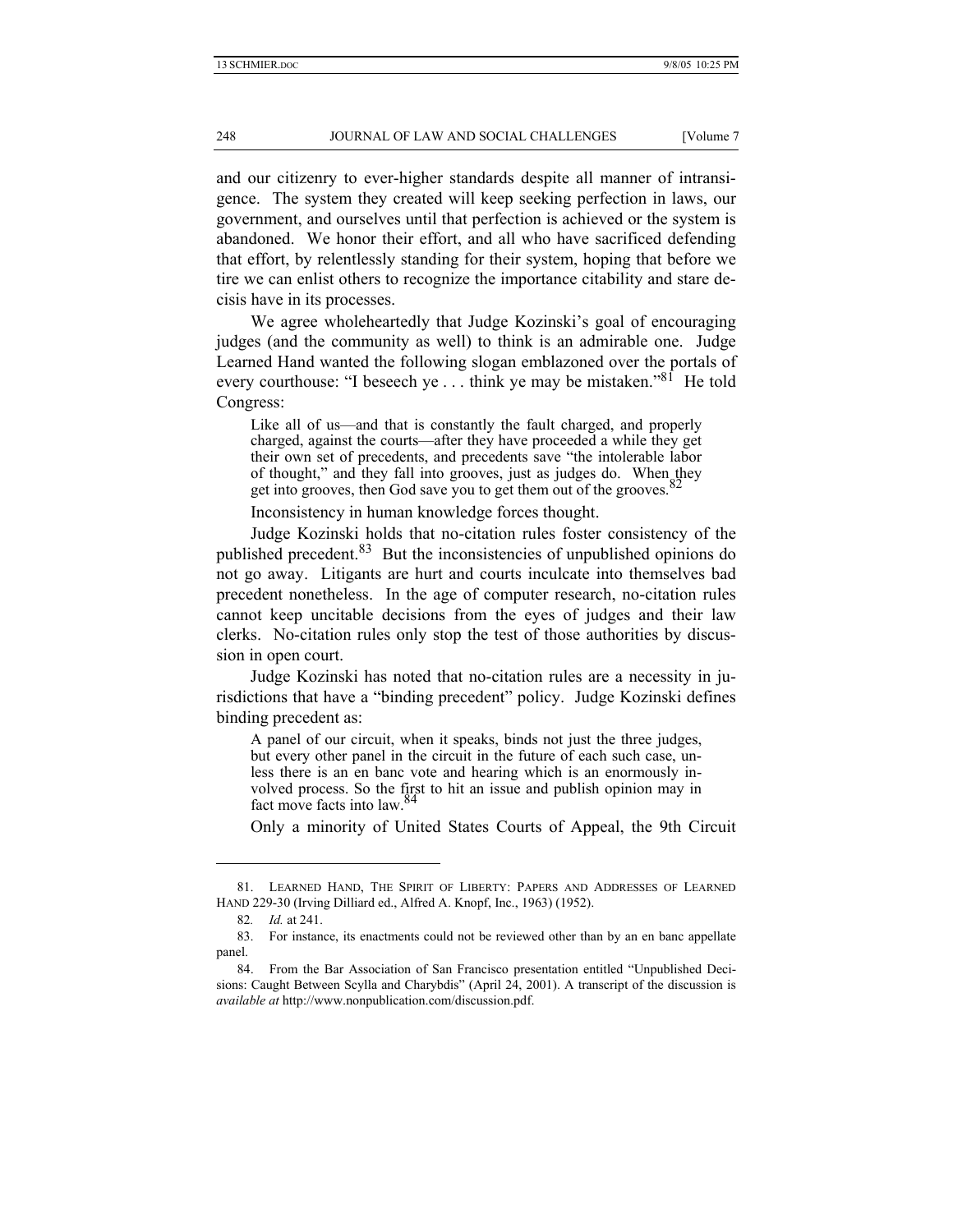#### Fall 2005] **HAS ANYONE NOTICED?** 249

among them, adhere to binding precedent policy. California has a somewhat less rigid policy embodied in *Auto Equity Sales*<sup>85</sup> but all appellate opinions are subject to the veto power of the California Supreme Court via its assumed power to depublish appellate opinions. This unique depublication power is occasioned by unmonitored lobbying of special interests with access to Supreme Court justices, but without public notice or real opportunity for outsiders to participate. <sup>86</sup> The no-citation policy and the power to depublish opinions create a process that allows only a few judges to control the law, with little opportunity for other judges to offer other thinking. We believe that centralization of so much power is unwise, even in the name of consistency of law.

On the one hand, we believe the creation of "binding precedents" absolutely binding on other panels of the same appellate court and lower courts exceeds the judicial authority to decide a case or controversy. Otherwise, the judicial law-making authority would equal or even exceed the power of the legislative branch to make law, if for no other reason, that it cannot be subsequently reviewed by an appellate panel. On the other hand, we believe the making of decisions that carry no precedential effect whatsoever violate the constitutional prohibition of selective prospectivity. Viewed over time, common law processes chart a path between these extremes that is a better way to improve consistency.

Under that method, conflicting authorities are brought to judges who give reasons supporting the better precedent. Thus, the law is continuously improved by countless judges through the ongoing weighing of precedents, arguments, and issues, together with reasoned adherence to stare decisis. The law is found not from any one source, but from the ongoing discussion.

There can be no question that the abilities of judges to weigh wisely these considerations vary greatly. But the purpose of the judiciary is to employ common sense (born of individual human judgment) with historical experience born of precedent, as a last check over all of our laws and those with power. We use the judiciary as such a check with the hope that one or a few *thinking* persons can keep us from an illogical or unjust stampede. Precedents, and the making of precedent, force thought. Indeed, FARC took the view that judges could be trusted with determining the application of precedents, and we concur with that trust.

There is a measure of chaos here that might offend those that want a

<sup>85</sup>*. But see* Auto Equity Sales, Inc. v. Super. Ct., 57 Cal. 2d 450, 369 P.2d 937, 20 Cal. Rptr. 321; CAL. CT. R. CODE §979 (West 1996), which arrogate to the Supreme Court the right to silence appellate courts.

<sup>86</sup>*. See* CAL. CT. R. CODE §979.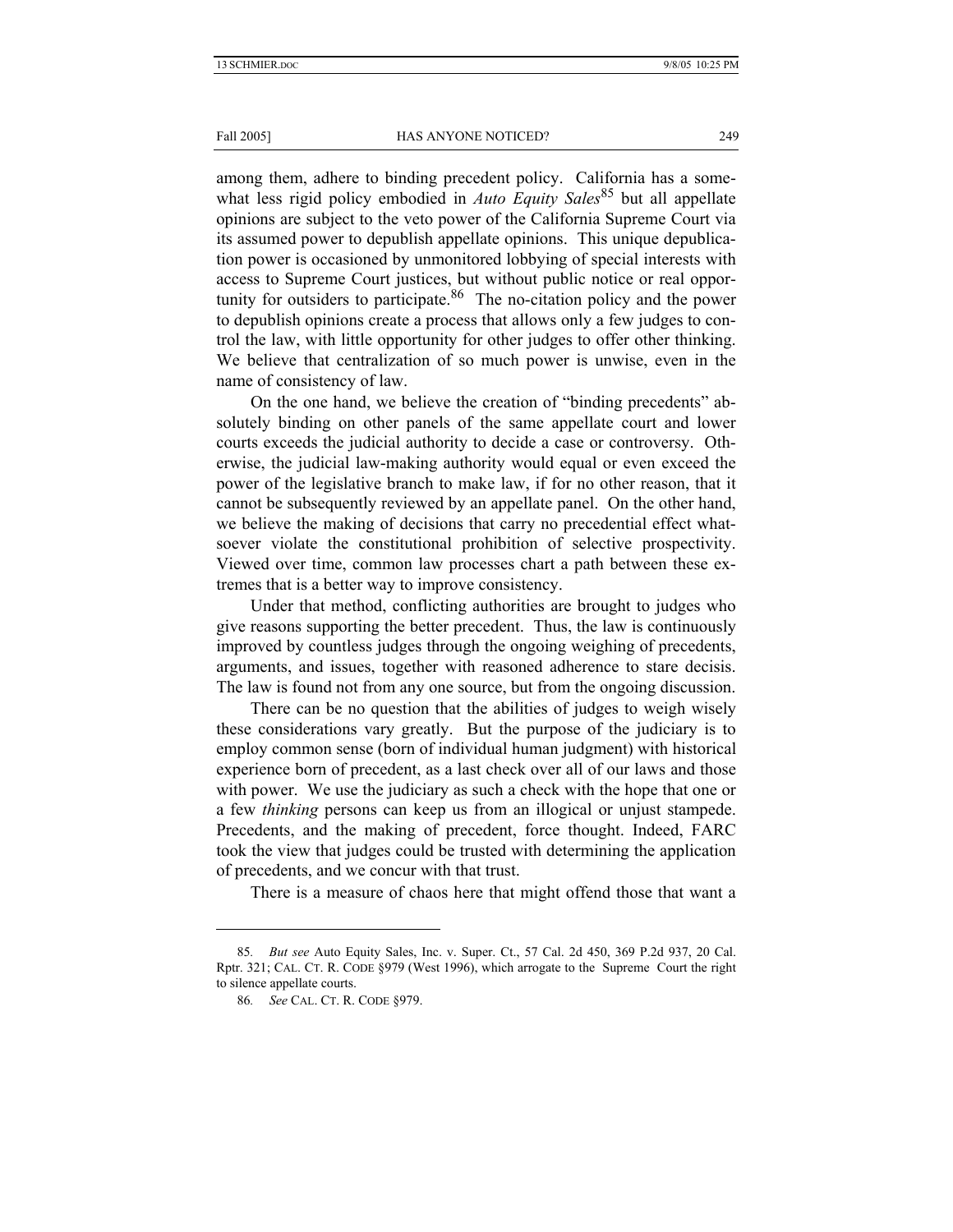perfectly consistent, hierarchical system of judicial decision-making. But, as Dee Hock profoundly explains in *Birth of the Chaordic Age*, institutions work best when the human beings comprising them are freest to use the limits of their abilities to advance the goals of the organization.<sup>87</sup> His word "chaordic" is a blend of chaos and order.<sup>88</sup> It is intended to describe institutions that harness the human capacity *to think* creatively (limited only by a firm commitment to common goals and standards). Nowhere, in our view, does stare decisis compel any court to follow any historical rule, even of higher courts. But it does direct judges to *think carefully* about considerations that should be given in deciding to follow or not follow such historical rules. We trust that by *thinking carefully,* judges will appreciate the need for consistent application of law and will only depart from consistent application when certain that they can enlighten the community with an approach that yields better justice or demonstrates appropriate mercy. We trust that as the chaordic process of individual judges continually valuing competing precedents continues over time, constant refinement of our law will be the result.

### **IX. Citability Provides Feedback to Our Government System**

Citation of appellate opinions is a sine qua non for a government system worthy of trust. Any system must have feedback of its real world performance so it can correct itself. Heaters, for example, have thermostats for this purpose. Citability provides an elegant manner of feedback to our governmental system.

Our "system" could be described thus: The judiciary is where democratically created law is made to affect individuals. No person can be subject to government force except with the sanction of a court. Every person subject to an order of a court has the right to appeal to a higher court which is required to issue a written decision with supporting reasons stated. Because the resulting decision is citable and because of stare decisis, that decision potentially affects all persons that are, or *even might become*, similarly situated. Relying upon the reality that most of us are far more concerned about potential impact of court decisions on our own lives than actual impact upon faceless others, our system can count on journalists to spread word of appellate decisions. Informed as to an appellate court decision, a very large community of court watchers drawn from the public, having skills in many areas, monitors and criticizes those court actions.

 <sup>87.</sup> DEE HOCK, BIRTH OF THE CHAORDIC AGE 264 (Berrett-Koehler Publishers, Inc., 1999) (1999).

<sup>88</sup>*. Id*. at cover page.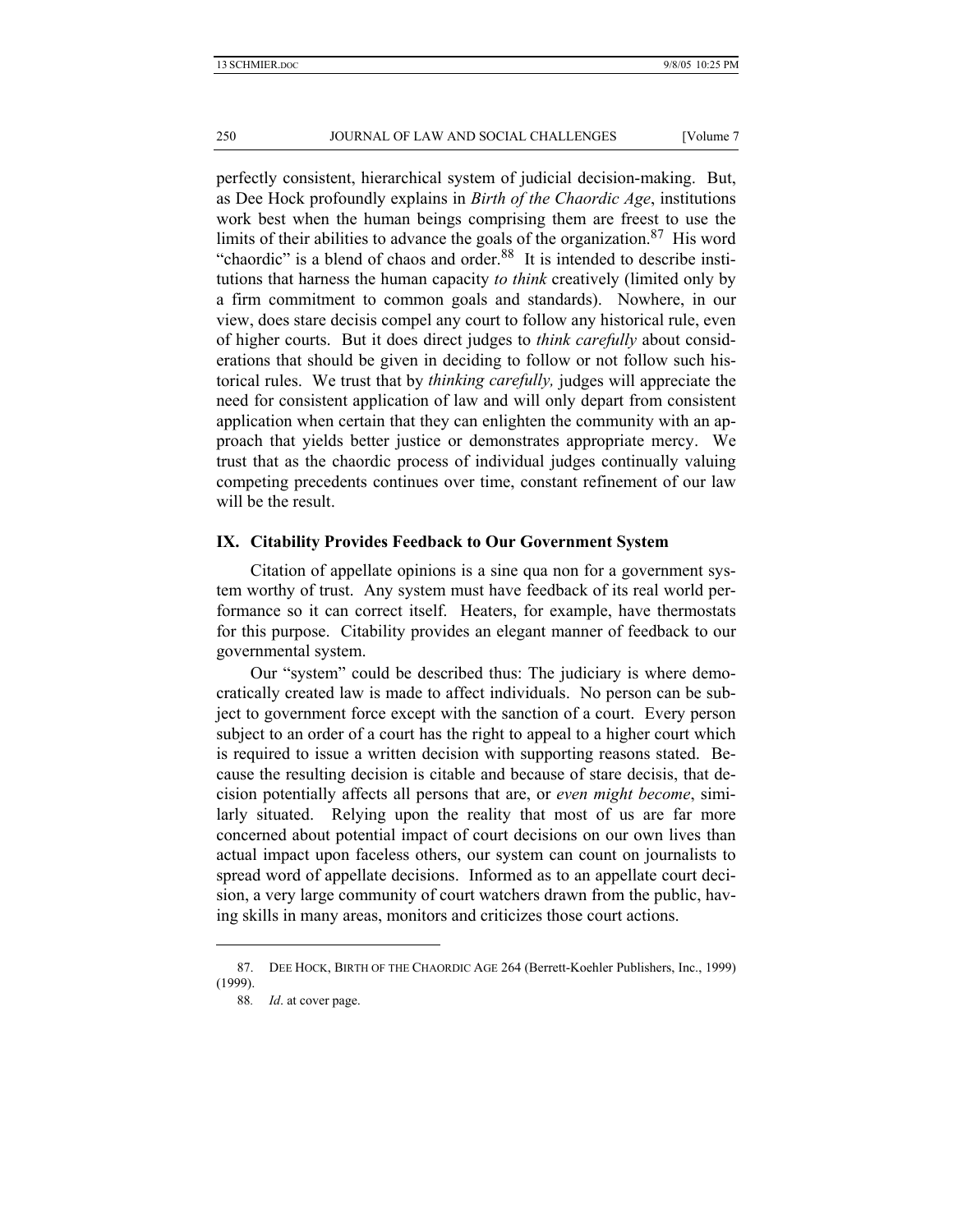### Fall 2005] **HAS ANYONE NOTICED?** 251

The community of court watchers includes lawyers, judges, academics, journalists, industry groups, politicians, social workers, and clergy—in a word, everyone. These court watchers protect individual litigants because they can be expected to, and often do, join with litigants to raise the issue of an incorrect judicial resolution to a supreme court or to executive or legislative bodies. Via the threat and promise of equal application of law made real by stare decisis, our "system" of government makes sure not only that individuals subject to bad law are unlikely to stand alone, but that constituencies sufficient to amplify cries of error form around such individuals such that the body politic has to take notice. Because of this process error is unlikely to stand for long. To use a physical analogy, the citation of opinions is like water. Unlike other materials, the solid form of water floats in its liquid form. Were it not so, water frozen each winter would not be raised to be thawed by the sun in the spring and our earth could be frozen solid. So too, error should not be allowed to sink out of view, lest we be frozen in error, but should be attached to a mechanism likely over time to bring the error to light. The citation of opinions is that mechanism. This feedback system regulates the democracy. It is our essential warranty to protect us by striving for enlightenment and equal treatment. It stood as a substantial quality control system, not just for the courts, but for the entire society.

What is left of this system in the presence of no-citation rules? Little. The public is discouraged from monitoring unpublished opinions not just because they do not readily appear with the court's work, but because judges often eliminate any statement of facts from these decisions, supposedly to save time in the decision-writing process.<sup>89</sup> Without a statement of facts, the effort to review a court decision becomes unreasonably difficult for all but the parties.

It has been reported to us that some judges view statements of facts and legal analysis minimally necessary for citability as "make work." First year algebra students often decry "showing their work" as unnecessary, too. But it certainly makes error easier to isolate. Would any court find the requirement in our California Building Code that structural engineers show their calculations to be too onerous? No, because somebody could get hurt by error, and we know that error happens when process is not followed. Appellate courts can cause immeasurable harm by embracing an apparent result without the process of testing that result with step by step analysis resting on a careful fact statement. A careful fact statement shows the liti-

 <sup>89.</sup> In the 9th Circuit, judges are forbidden to set out the facts of the unpublished cases they decide. *See* U.S.C.A. 9th General Order 4.3 (a).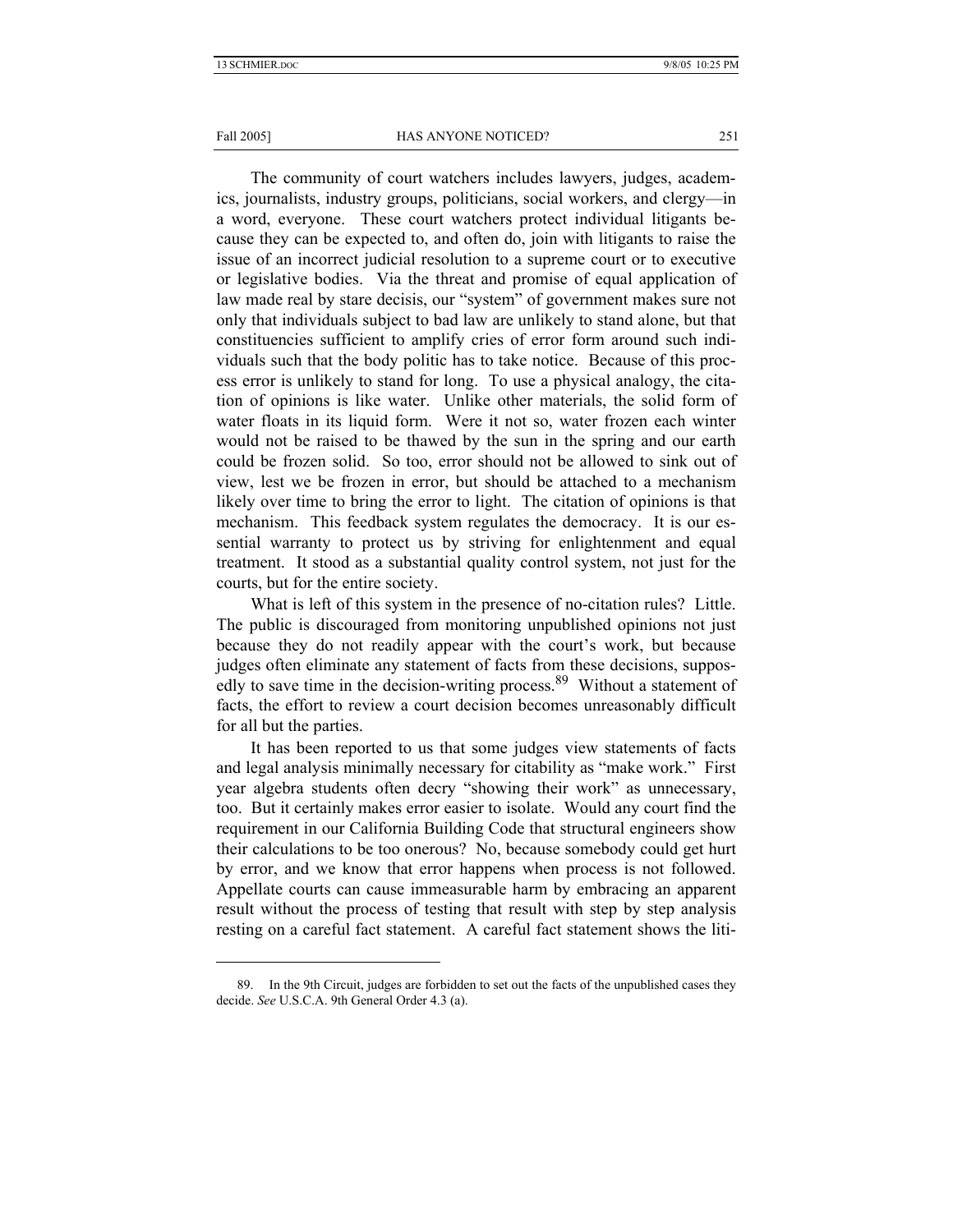gants that the judges know the facts, and serves as the basis upon which court watchers can evaluate the rightness of a decision.

But even were review of uncitable opinions by court watchers possible, their concern is sedated because the decisions are not law for all. Worse still, constituencies that might have rallied around an affected individual turn away fearing that a given decision might, by their involvement, become law for all by being published, and thus leave individuals to bear the burden of the court's error alone, and the error entirely unaddressed and ready to harm again*.*

High volumes of new legislation, administrative regulations, and appellate decisions do not necessitate the abandonment of the warranty of the citation-dependent quality control mechanism. Neither the Supreme Courts nor the appellate courts, nor the legislative nor executive branches can possibly maintain a quality assurance mechanism equivalent to the hundreds of thousands of court watchers, skilled in so many diverse areas, all motivated by self-interest, that monitor the release of citable decisions.

Because no-citation rules disconnect the amplification equal protection would otherwise bring to unpublished judicial actions, systematic feedback of the problems encountered in the enforcement of our laws to those that can correct those problems is greatly inhibited. Before error becomes apparent, judiciaries are likely to have established firmly rooted but hidden precedents, calcifying not only the error of their decision, but the bureaucratic practices established or preserved in accordance with those decisions. Giving error such a head start leaves the public with no realistic chance of nipping it in the bud. We believe all manner of monstrosities will be the result.

# **X. No-Citation Rules Keep the Judiciary From Learning**

Citation is the method by which our judiciary, even our entire society, learns as a whole. Any person may write a comment regarding a judicial opinion. Through modern research techniques, any comment containing a case citation can be discovered. That comment may cause a court to decide a subsequent case a different way, criticize the old authority, and make the law wiser and more defined over time. Any person writing superior logic can truly expect to influence the law, allowing us to claim a true democracy. Our democracy can truthfully represent that any person, even after death, can improve our law, encouraging all to participate in its improvement. The law becomes more appreciated because it has been developed from the ongoing contributions of the entire society.

Over time we can expect our communal knowledge base to identify